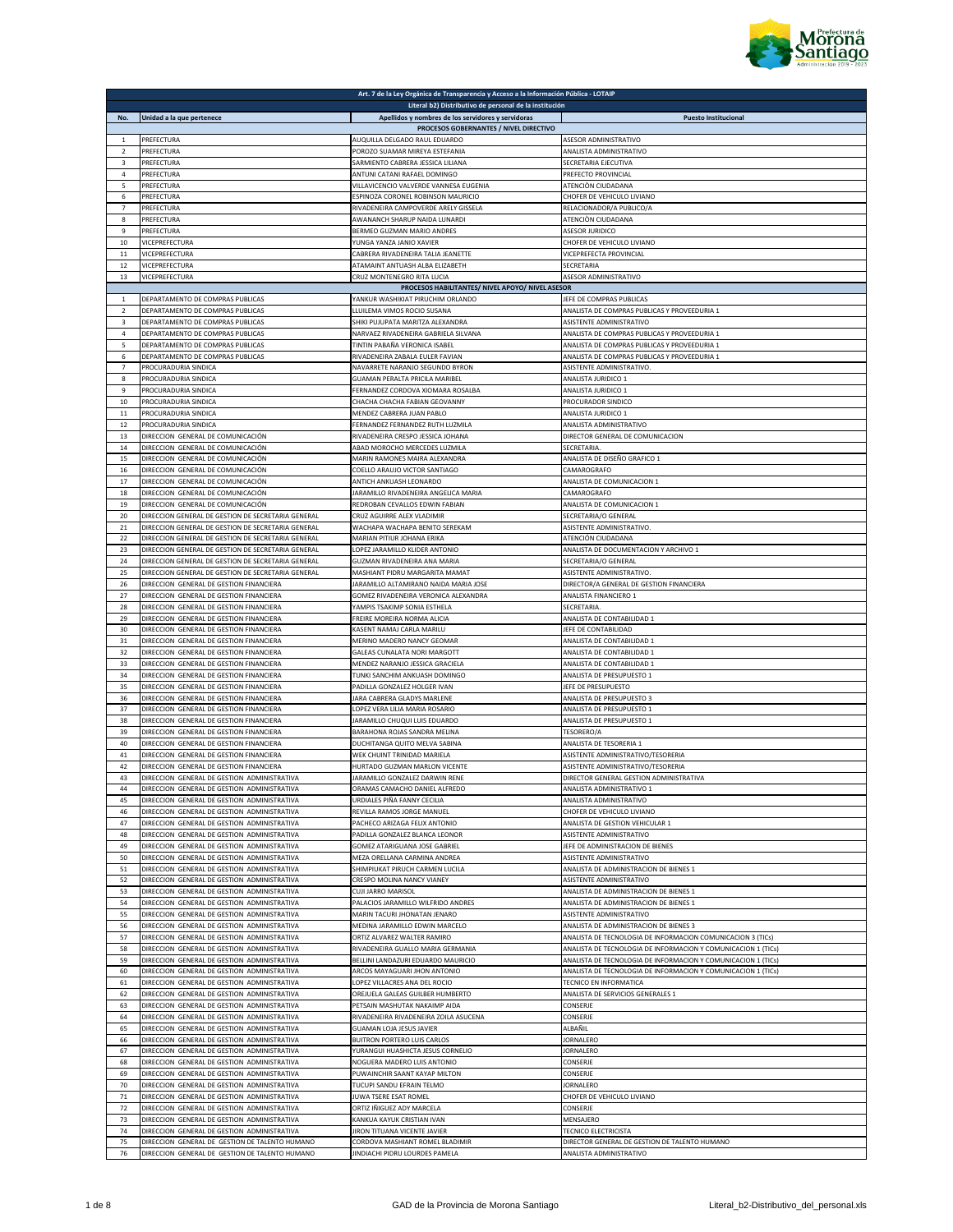

| 77             | DIRECCION GENERAL DE GESTION DE TALENTO HUMANO                               | UWEK TUKUP CHAPAWIK NELVA                       | ASISTENTE ADMINISTRATIVO                                                                  |
|----------------|------------------------------------------------------------------------------|-------------------------------------------------|-------------------------------------------------------------------------------------------|
| 78             | DIRECCION GENERAL DE GESTION DE TALENTO HUMANO                               | PALACIOS ROMERO HILDA ARACELLYS                 | SECRETARIA                                                                                |
| 79             | DIRECCION GENERAL DE GESTION DE TALENTO HUMANO                               | MOLINA ALVAREZ MARCO ANTONIO                    | ANALISTA DE TALENTO HUMANO 1                                                              |
|                | DIRECCION GENERAL DE GESTION DE TALENTO HUMANO                               | RIVADENEIRA NOGUERA BENITA VERONICA             | ANALISTA DE TALENTO HUMANO 1                                                              |
| 80             |                                                                              |                                                 |                                                                                           |
| 81             | DIRECCION GENERAL DE GESTION DE TALENTO HUMANO                               | GUZMAN GOMEZ LEIDY CATALINA                     | ANALISTA DE TALENTO HUMANO 1                                                              |
| 82             | DIRECCION GENERAL DE GESTION DE TALENTO HUMANO                               | HERAS CORONEL CARLOS ALBERTO                    | ANALISTA DE SEGURIDAD OCUPACIONAL Y PREVENCION DE RIESGOS DE TRABAJO 1                    |
| 83             | DIRECCION GENERAL DE GESTION DE TALENTO HUMANO                               | TELLO VALLEJO MARCELO PATRICIO                  | MEDICO INSTITUCIONAL 3                                                                    |
| 84             |                                                                              | RODRIGUEZ MATUTE DANIELA JACQUELINE             | ENFERMERA                                                                                 |
| 85             | DIRECCION GENERAL DE GESTION DE TALENTO HUMANO                               | MARIN ASTUDILLO ATMAR ADRIANO                   | ASISTENTE ADMINISTRATIVO                                                                  |
| 86             | DIRECCION GENERAL DE GESTION DE TALENTO HUMANO                               | SERRANO VILLARREAL ELIZA MARLENI                | TRABAJADOR / A SOCIAL 1                                                                   |
| 87             | DIRECCION GENERAL DE GESTION DE TALENTO HUMANO                               | PEÑAFIEL RAMIREZ BYRON ADRIAN                   | MEDICO INSTITUCIONAL 3                                                                    |
|                |                                                                              | PROCESOS AGREGADORES DE VALOR / NIVEL OPERATIVO |                                                                                           |
| $\mathbf{1}$   | DIRECCION GENERAL DE GESTION DE LA PLANIFICACION                             | CALVA RIOFRIO DARWIN ANTONIO                    | DIRECTOR GENERAL DE PLANIFICACION                                                         |
| $\overline{2}$ | DIRECCION GENERAL DE GESTION DE LA PLANIFICACION                             | RUIZ NORIEGA ALICIA RUFINA                      | ANALISTA ADMINISTRATIVO                                                                   |
| 3              | DIRECCION GENERAL DE GESTION DE LA PLANIFICACION                             | WACHAPA MASHIANT SHAUK REBECA                   | CONSERJE                                                                                  |
| $\overline{4}$ | DIRECCION GENERAL DE GESTION DE LA PLANIFICACION                             | TAYOPANTA CHUMPI DANIELA CRISTINA               | SECRETARIA                                                                                |
| 5              | DIRECCION GENERAL DE GESTION DE LA PLANIFICACION                             | WISUM PUWAINCHIR ARUTAM MARCONI                 | CHOFER DE VEHICULO LIVIANO                                                                |
| 6              | DIRECCION GENERAL DE GESTION DE LA PLANIFICACION                             | CORDOVA MOLINA DENIS MAGALI                     | SECRETARIA                                                                                |
| 7              | DIRECCION GENERAL DE GESTION DE LA PLANIFICACION                             | UJUKAM KAWARIM GERMAN MARTIN                    | JEFE DE PARTICIPACION SOCIAL Y CIUDADANA                                                  |
| 8              | DIRECCION GENERAL DE GESTION DE LA PLANIFICACION                             | JARAMILLO VELEZ SHIRLEY PATRICIA                | SECRETARIA.                                                                               |
| 9              | DIRECCION GENERAL DE GESTION DE LA PLANIFICACION                             | TIWIRAM CHIRIAP JULIO MARIO                     | CHOFER DE VEHICULO PESADO                                                                 |
| 10             | DIRECCION GENERAL DE GESTION DE LA PLANIFICACION                             | COELLO RIVADENEIRA MARCO JHORNELY               | ANALISTA DE PLANIFICACION ESTRATEGICA 1                                                   |
| $11\,$         | DIRECCION GENERAL DE GESTION DE LA PLANIFICACION                             | KAJEKAI MARIAN NESTOR FELIPE                    | <b>JORNALERO</b>                                                                          |
| 12             | DIRECCION GENERAL DE GESTION DE LA PLANIFICACION                             | GUARACA GONZALEZ DIEGO PATRICIO                 | JEFE DE PLANIFICACIÓN ESTRATEGICA DEL DESARROLLO Y ORDENAMIENTO TERRITORIAL               |
| 13             | DIRECCION GENERAL DE GESTION DE LA PLANIFICACION                             | UNKUCH KUNKUMAS ALEX PATRICIO                   | CADENERO                                                                                  |
| $14\,$         | DIRECCION GENERAL DE GESTION DE LA PLANIFICACION                             | VILLA RODRIGUEZ MONICA RAQUEL                   | ANALISTA DE PLANIFICACION ESTRATEGICA 2                                                   |
| 15             | DIRECCION GENERAL DE GESTION DE LA PLANIFICACION                             | FLORES JARAMILLO MAURICIO FABIAN                | ANALISTA DE PLANIFICACION ESTRATEGICA 1                                                   |
| 16             | DIRECCION GENERAL DE GESTION DE LA PLANIFICACION                             | SHARUPI WARUSHA WISUM MIGUEL                    | <b>JORNALERO</b>                                                                          |
| 17             | DIRECCION GENERAL DE GESTION DE LA PLANIFICACION                             | CHIRIAPA MASHIANT GILSON BERNABE                | <b>JORNALERO</b>                                                                          |
| 18             | DIRECCION GENERAL DE GESTION DE LA PLANIFICACION                             | SANDO MASHU PEDRO ANGUASH                       | CADENERO                                                                                  |
| 19             | DIRECCION GENERAL DE GESTION DE LA PLANIFICACION                             | CRIOLLO DIAZ CRISTINA LIZETH                    | ANALISTA DE PLANIFICACION INSTITUCIONAL 1                                                 |
| 20             | DIRECCION GENERAL DE GESTION DE LA PLANIFICACION                             | ESPINDOLA MERINO MARLON FERNANDO                | ANALISTA DE PLANIFICACION INSTITUCIONAL 1                                                 |
| 21             | DIRECCION GENERAL DE GESTION DE LA PLANIFICACION                             | CAIVINAGUA INGA JOEL MODESTO                    | JEFE DE PLANIFICACION INSTITUCIONAL, PROYECTOS, MONITOREO Y EVALUACION DE ESTUDIOS VIALES |
| 22             | DIRECCION GENERAL DE GESTION DE LA PLANIFICACION                             | SOLANO QUEZADA JORGE MIGUEL                     | ANALISTA DE PLANIFICACION INSTITUCIONAL 1                                                 |
| 23             | DIRECCION GENERAL DE GESTION DE LA PLANIFICACION                             | GUAMAN BUESTAN ADRIAN ALEJANDRO                 | ANALISTA DE PLANIFICACION INSTITUCIONAL 1                                                 |
| 24             | DIRECCION GENERAL DE GESTION DE LA PLANIFICACION                             | MOROCHO GONZALEZ RUTH PATRICIA                  | ANALISTA DE PLANIFICACION INSTITUCIONAL 3                                                 |
| 25             | DIRECCION GENERAL DE GESTION DE LA PLANIFICACION                             | DIFILO BUENO ANGELO IVAN                        | JEFE DE COOPERACION INTERNACIONAL                                                         |
| 26             | DIRECCION GENERAL DE GESTION DE LA PLANIFICACION                             | ORBE JARAMILLO JOSE LUIS                        | ANALISTA DE COOPERACION INTERNACIONAL 1                                                   |
| 27             | DIRECCION GENERAL DE OBRAS PUBLICAS, CONECTIVIDAD Y<br>TRANSPORTE MULTIMODAL | AVILA CHOCO AUGUSTO PATRICIO                    | DIRECTOR GENERAL DE OBRAS PUBLICAS, CONECTIVIDAD Y TRANSPORTE MULTIMODAL                  |
|                | DIRECCION GENERAL DE OBRAS PUBLICAS, CONECTIVIDAD Y                          |                                                 |                                                                                           |
| 28             | TRANSPORTE MULTIMODAL                                                        | GUALOTO CAIZA KLEVER MANUEL                     | CHOFER DE VEHICULO PESADO                                                                 |
| 29             | DIRECCION GENERAL DE OBRAS PUBLICAS, CONECTIVIDAD Y                          | JARA COBOS SERGIO BENJAMIN                      | CHOFER DE VEHICULO PESADO                                                                 |
|                | TRANSPORTE MULTIMODAL                                                        |                                                 |                                                                                           |
| 30             | DIRECCION GENERAL DE OBRAS PUBLICAS, CONECTIVIDAD Y<br>TRANSPORTE MULTIMODAL | JIMBICTI JUANGA TANIA ELIZABETH                 | AUXILIAR DE ARCHIVO                                                                       |
|                | DIRECCION GENERAL DE OBRAS PUBLICAS, CONECTIVIDAD Y                          |                                                 |                                                                                           |
| 31             | TRANSPORTE MULTIMODAL                                                        | SAANT YURANK ESTHER MARIA                       | ANALISTA ADMINISTRATIVO 1                                                                 |
| 32             | DIRECCION GENERAL DE OBRAS PUBLICAS, CONECTIVIDAD Y                          | KASENT NAMAJ JESICA MARICELA                    | SECRETARIA.                                                                               |
|                | TRANSPORTE MULTIMODAL<br>DIRECCION GENERAL DE OBRAS PUBLICAS, CONECTIVIDAD Y |                                                 |                                                                                           |
| 33             | TRANSPORTE MULTIMODAL                                                        | LOPEZ CAMPOVERDE EDWIN PATRICIO                 | SUB DIRECTOR DE OBRAS PUBLICAS, CONECTIVIDAD Y TRANSPORTE MULTIMODAL                      |
| 34             | DIRECCION GENERAL DE OBRAS PUBLICAS, CONECTIVIDAD Y<br>TRANSPORTE MULTIMODAL | NAULA CHIMBOLEMA MILTON CLAUDIO                 | OPERADOR DE RODILLO                                                                       |
| 35             | DIRECCION GENERAL DE OBRAS PUBLICAS, CONECTIVIDAD Y<br>TRANSPORTE MULTIMODAL | COZAR VELIN ISIDRO ALBERTO                      | CHOFER DE VEHICULO PESADO                                                                 |
| 36             | DIRECCION GENERAL DE OBRAS PUBLICAS, CONECTIVIDAD Y                          | PICHAMA NARANJO CARLOS EFRAIN                   | <b>JORNALERO</b>                                                                          |
| 37             | TRANSPORTE MULTIMODAL<br>DIRECCION GENERAL DE OBRAS PUBLICAS, CONECTIVIDAD Y | ENTZACUA CHACHA CHRISTIAAN GEOVANNY             | OPERADOR DE TRACTOR                                                                       |
|                | TRANSPORTE MULTIMODAL<br>DIRECCION GENERAL DE OBRAS PUBLICAS, CONECTIVIDAD Y |                                                 |                                                                                           |
| 38             | TRANSPORTE MULTIMODAL                                                        | NURINKIAS CHUINT EDUARDO MARTIN                 | GUARDIAN/GUARDIAN ADMINISTRATIVO                                                          |
| 39             | DIRECCION GENERAL DE OBRAS PUBLICAS, CONECTIVIDAD Y<br>TRANSPORTE MULTIMODAL | SOLIS SHIQUI WASHINGTON STALIN                  | ANALISTA DE VIALIDAD 1                                                                    |
| 40             | DIRECCION GENERAL DE OBRAS PUBLICAS, CONECTIVIDAD Y<br>TRANSPORTE MULTIMODAL | AGUIRRE ARIAS MILTON JACINTO                    | CHOFER DE VEHICULO PESADO                                                                 |
| 41             | DIRECCION GENERAL DE OBRAS PUBLICAS, CONECTIVIDAD Y                          | TUNGUI YAMBIQUI SANDRO                          | JORNALERO                                                                                 |
| 42             | TRANSPORTE MULTIMODAL<br>DIRECCION GENERAL DE OBRAS PUBLICAS, CONECTIVIDAD Y | ZABALA VALLEJO LUIS LEONARDO                    | JORNALERO                                                                                 |
| 43             | TRANSPORTE MULTIMODAL<br>DIRECCION GENERAL DE OBRAS PUBLICAS, CONECTIVIDAD Y | SAMANIEGO MALDONADO FREDDY RODOLFO              | CHOFER DE VEHICULO PESADO                                                                 |
|                | TRANSPORTE MULTIMODAL<br>DIRECCION GENERAL DE OBRAS PUBLICAS, CONECTIVIDAD Y | ORTEGA LALVAY MECIAS ROMAN                      | OPERADOR DE EXCAVADORA                                                                    |
| 44             | TRANSPORTE MULTIMODAL<br>DIRECCION GENERAL DE OBRAS PUBLICAS, CONECTIVIDAD Y |                                                 |                                                                                           |
| 45             | TRANSPORTE MULTIMODAL<br>DIRECCION GENERAL DE OBRAS PUBLICAS, CONECTIVIDAD Y | RIERA ALVEAR ANIVAL AUGUSTO                     | OPERADOR DE MOTONIVELADORA                                                                |
| 46             | TRANSPORTE MULTIMODAL<br>DIRECCION GENERAL DE OBRAS PUBLICAS, CONECTIVIDAD Y | CORDOVA JAYA FLAVIO ROLANDO                     | CHOFER DE VEHICULO PESADO                                                                 |
| 47             | TRANSPORTE MULTIMODAL<br>DIRECCION GENERAL DE OBRAS PUBLICAS, CONECTIVIDAD Y | AREVALO ORELLANA ROMEL VINICIO                  | CHOFER DE VEHICULO PESADO                                                                 |
| 48             | TRANSPORTE MULTIMODAL<br>DIRECCION GENERAL DE OBRAS PUBLICAS, CONECTIVIDAD Y | CHACON NARANJO LUIS GERARDO                     | CHOFER DE VEHICULO PESADO                                                                 |
| 49             | TRANSPORTE MULTIMODAL                                                        | MASHIANT KANIRAS ALEXANDRO BARTOLO              | OPERADOR DE EXCAVADORA                                                                    |
| 50             | DIRECCION GENERAL DE OBRAS PUBLICAS, CONECTIVIDAD Y<br>TRANSPORTE MULTIMODAL | GOMEZ PARREÑO CLEVER ROBERTO                    | OPERADOR DE MAQUINARIA O EQUIP                                                            |
| 51             | DIRECCION GENERAL DE OBRAS PUBLICAS, CONECTIVIDAD Y<br>TRANSPORTE MULTIMODAL | VILLAVICENCIO VILLAVICENCIO JORGE LUIS          | CHOFER DE VEHICULO PESADO                                                                 |
| 52             | DIRECCION GENERAL DE OBRAS PUBLICAS, CONECTIVIDAD Y<br>TRANSPORTE MULTIMODAL | PITIUR INTIAI YANKUAM VICENTE                   | CADENERO                                                                                  |
| 53             | DIRECCION GENERAL DE OBRAS PUBLICAS, CONECTIVIDAD Y<br>TRANSPORTE MULTIMODAL | TOAPANTA NAMBEL JUAN CARLOS                     | JORNALERO                                                                                 |
| 54             | DIRECCION GENERAL DE OBRAS PUBLICAS, CONECTIVIDAD Y<br>TRANSPORTE MULTIMODAL | AYUI PAPUE TUKUP ENRIQUE                        | OPERADOR DE EXCAVADORA                                                                    |
| 55             | DIRECCION GENERAL DE OBRAS PUBLICAS, CONECTIVIDAD Y<br>TRANSPORTE MULTIMODAL | VIZUMA TUNGUI EDDER ANDRES                      | JORNALERO                                                                                 |
| 56             | DIRECCION GENERAL DE OBRAS PUBLICAS, CONECTIVIDAD Y<br>TRANSPORTE MULTIMODAL | GUTIERREZ ROMAN GERMAN VITERVO                  | CHOFER DE VEHICULO PESADO                                                                 |
| 57             | DIRECCION GENERAL DE OBRAS PUBLICAS, CONECTIVIDAD Y<br>TRANSPORTE MULTIMODAL | REIBAN QUITO HUGO FERNANDO                      | ANALISTA DE VIALIDAD 1                                                                    |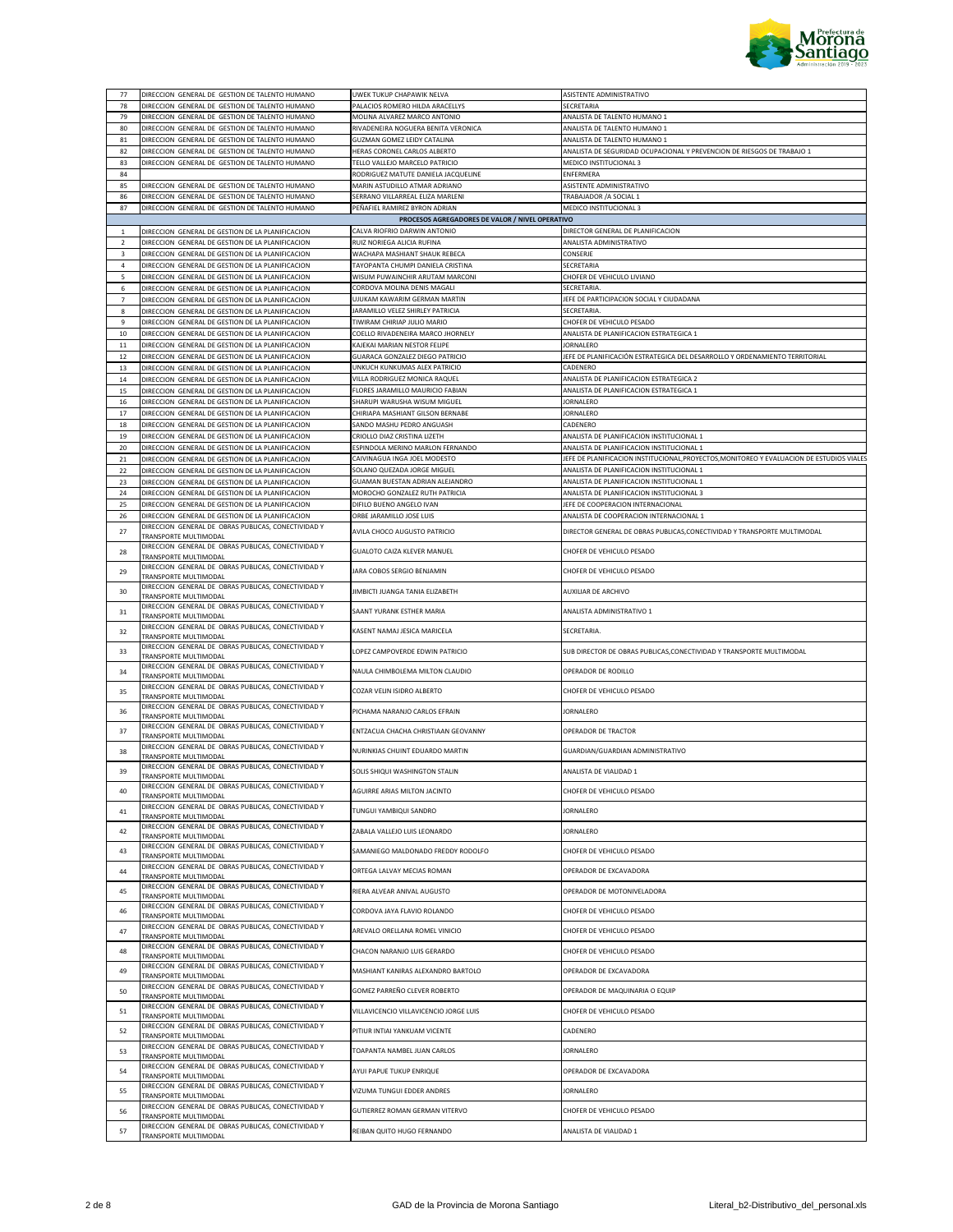

| 58         | DIRECCION GENERAL DE OBRAS PUBLICAS, CONECTIVIDAD Y<br>TRANSPORTE MULTIMODAL | TUITS TIMIAS ALEX DANILO                                                   | <b>JORNALERO</b>                                           |
|------------|------------------------------------------------------------------------------|----------------------------------------------------------------------------|------------------------------------------------------------|
| 59         | DIRECCION GENERAL DE OBRAS PUBLICAS, CONECTIVIDAD Y<br>TRANSPORTE MULTIMODAL | ZABALA VALLEJO JULIO GABRIEL                                               | CHOFER DE VEHICULO PESADO                                  |
| 60         | DIRECCION GENERAL DE OBRAS PUBLICAS, CONECTIVIDAD Y<br>TRANSPORTE MULTIMODAL | SHIKI ASAMAT ARUTAM SAMUEL                                                 | <b>JORNALERO</b>                                           |
| 61         | DIRECCION GENERAL DE OBRAS PUBLICAS, CONECTIVIDAD Y<br>TRANSPORTE MULTIMODAL | AIZALLA LUMBE RAMIRO                                                       | CHOFER DE VEHICULO PESADO                                  |
| 62         | DIRECCION GENERAL DE OBRAS PUBLICAS, CONECTIVIDAD Y<br>TRANSPORTE MULTIMODAL | GALLARDO RODRIGUEZ MARVIN GIOBERTI                                         | OPERADOR DE EXCAVADORA                                     |
| 63         | DIRECCION GENERAL DE OBRAS PUBLICAS, CONECTIVIDAD Y<br>TRANSPORTE MULTIMODAL | JIMBIQUITE VILLARREAL CRISTOFHER FERNANDO                                  | <b>JORNALERO</b>                                           |
| 64         | DIRECCION GENERAL DE OBRAS PUBLICAS, CONECTIVIDAD Y<br>TRANSPORTE MULTIMODAL | NIVELO WASHINGTON OSWALDO                                                  | <b>JORNALERO</b>                                           |
| 65         | DIRECCION GENERAL DE OBRAS PUBLICAS, CONECTIVIDAD Y<br>TRANSPORTE MULTIMODAL | RODRIGUEZ AVILES RENE JAIME                                                | CHOFER DE VEHICULO PESADO                                  |
| 66         | DIRECCION GENERAL DE OBRAS PUBLICAS, CONECTIVIDAD Y<br>TRANSPORTE MULTIMODAL | CARDENAS RIERA MARCO EUCLIDES                                              | JORNALERO                                                  |
| 67         | DIRECCION GENERAL DE OBRAS PUBLICAS, CONECTIVIDAD Y<br>TRANSPORTE MULTIMODAL | CHAVEZ ILLESCAS ANGEL JULIO                                                | <b>JORNALERO</b>                                           |
| 68         | DIRECCION GENERAL DE OBRAS PUBLICAS, CONECTIVIDAD Y<br>TRANSPORTE MULTIMODAL | FUENTES PARDO NELSON FRANCISCO                                             | CHOFER DE VEHICULO PESADO                                  |
| 69         | DIRECCION GENERAL DE OBRAS PUBLICAS, CONECTIVIDAD Y<br>TRANSPORTE MULTIMODAL | BARBA CASTRO JULIO BLADIMIR                                                | ANALISTA DE VIALIDAD 1                                     |
| 70         | DIRECCION GENERAL DE OBRAS PUBLICAS, CONECTIVIDAD Y<br>TRANSPORTE MULTIMODAL | BERREZUETA TORRES JUAN CARLOS                                              | ANALISTA DE ESTUDIOS VIALES 1                              |
| 71         | DIRECCION GENERAL DE OBRAS PUBLICAS, CONECTIVIDAD Y<br>TRANSPORTE MULTIMODAL | MONTENEGRO LOPEZ FRANK JONATAN                                             | OPERADOR DE MAQUINARIA Y EQUIPO PESADO(PLANTA TRITURADORA) |
| 72         | DIRECCION GENERAL DE OBRAS PUBLICAS, CONECTIVIDAD Y<br>TRANSPORTE MULTIMODAL | PIDRU YAMBISA FAUSTO RODOLFO                                               | OPERADOR DE EXCAVADORA                                     |
| 73         | DIRECCION GENERAL DE OBRAS PUBLICAS, CONECTIVIDAD Y<br>TRANSPORTE MULTIMODAL | SHUIR YURANGUI MILTON ALBERTO                                              | <b>JORNALERO</b>                                           |
| 74         | DIRECCION GENERAL DE OBRAS PUBLICAS, CONECTIVIDAD Y                          | BARBA CHACHA CLEBER WILLAM                                                 | <b>JORNALERO</b>                                           |
| 75         | TRANSPORTE MULTIMODAL<br>DIRECCION GENERAL DE OBRAS PUBLICAS, CONECTIVIDAD Y | ANKUASH USHAP LUIS JEMPEKAT                                                | JORNALERO                                                  |
| 76         | TRANSPORTE MULTIMODAL<br>DIRECCION GENERAL DE OBRAS PUBLICAS, CONECTIVIDAD Y | PAUCAR SUAREZ FAUSTO HERNAN                                                | CHOFER DE VEHICULO PESADO                                  |
| 77         | TRANSPORTE MULTIMODAL<br>DIRECCION GENERAL DE OBRAS PUBLICAS, CONECTIVIDAD Y | ANKUASH PEAS ENTSANUA MARCIA                                               | CONSERJE                                                   |
| 78         | TRANSPORTE MULTIMODAL<br>DIRECCION GENERAL DE OBRAS PUBLICAS, CONECTIVIDAD Y | ROBLES AGUAYO ANGEL WASHINGTON                                             | OPERADOR DE TRACTOR                                        |
| 79         | TRANSPORTE MULTIMODAL<br>DIRECCION GENERAL DE OBRAS PUBLICAS, CONECTIVIDAD Y | WASHICTA TUITZA DANIEL                                                     | <b>JORNALERO</b>                                           |
| 80         | TRANSPORTE MULTIMODAL<br>DIRECCION GENERAL DE OBRAS PUBLICAS, CONECTIVIDAD Y | CORREA SAMANIEGO CARLOS FABIAN                                             | <b>JORNALERO</b>                                           |
| 81         | TRANSPORTE MULTIMODAL<br>DIRECCION GENERAL DE OBRAS PUBLICAS, CONECTIVIDAD Y | LITUMA TORRES FRANCO                                                       | CHOFER DE VEHICULO PESADO                                  |
| 82         | TRANSPORTE MULTIMODAL<br>DIRECCION GENERAL DE OBRAS PUBLICAS, CONECTIVIDAD Y | VINZA CHAMORRO PEDRO PABLO                                                 | <b>JORNALERO</b>                                           |
| 83         | TRANSPORTE MULTIMODAL<br>DIRECCION GENERAL DE OBRAS PUBLICAS, CONECTIVIDAD Y | CAÑIRSA HUAMBAGUETE WILSON WILFRIDO                                        | <b>JORNALERO</b>                                           |
| 84         | TRANSPORTE MULTIMODAL<br>DIRECCION GENERAL DE OBRAS PUBLICAS, CONECTIVIDAD Y | CORO CORO JOSE MIGUEL                                                      | CHOFER DE VEHICULO PESADO                                  |
| 85         | TRANSPORTE MULTIMODAL<br>DIRECCION GENERAL DE OBRAS PUBLICAS, CONECTIVIDAD Y | CAYAPA VARGAS CESAR HUMBERTO                                               | MOTORISTA DE EMBARCACIONES                                 |
| 86         | TRANSPORTE MULTIMODAL<br>DIRECCION GENERAL DE OBRAS PUBLICAS, CONECTIVIDAD Y | CAYAPA NUNGUICHI JUAN GABRIE                                               | CHOFER DE VEHICULO PESADO                                  |
| 87         | TRANSPORTE MULTIMODAL<br>DIRECCION GENERAL DE OBRAS PUBLICAS, CONECTIVIDAD Y | CEDEÑO GUZMAN ERICH GERMAN                                                 | <b>JORNALERO</b>                                           |
| 88         | TRANSPORTE MULTIMODAL<br>DIRECCION GENERAL DE OBRAS PUBLICAS, CONECTIVIDAD Y | AMBAM CHAMIK ABRAHAN USHAP                                                 | <b>JORNALERO</b>                                           |
| 89         | TRANSPORTE MULTIMODAL<br>DIRECCION GENERAL DE OBRAS PUBLICAS, CONECTIVIDAD Y | SHARUP WAJAI CRISTOVAL LEONIDAS                                            | JORNALERO                                                  |
| 90         | TRANSPORTE MULTIMODAL<br>DIRECCION GENERAL DE OBRAS PUBLICAS, CONECTIVIDAD Y | SAMANIEGO LOPEZ VICENTE MARCELO                                            | CHOFER DE VEHICULO PESADO                                  |
| 91         | TRANSPORTE MULTIMODAL<br>DIRECCION GENERAL DE OBRAS PUBLICAS, CONECTIVIDAD Y | PATIÑO ARMIJOS EDISON CARLOS                                               | JEFE DE VIALIDAD                                           |
| 92         | TRANSPORTE MULTIMODAL<br>DIRECCION GENERAL DE OBRAS PUBLICAS, CONECTIVIDAD Y | UTITIAJ WACHAPA TUNTIAK ERNESTO                                            | OPERADOR DE MOTONIVELADORA                                 |
| 93         | TRANSPORTE MULTIMODAL<br>DIRECCION GENERAL DE OBRAS PUBLICAS, CONECTIVIDAD Y | NAWECH NAIKIAI KLEVER EDISON                                               | JORNALERO                                                  |
| 94         | TRANSPORTE MULTIMODAL<br>DIRECCION GENERAL DE OBRAS PUBLICAS, CONECTIVIDAD Y | CABRERA BRITO JOSE ARCADIO                                                 | OPERADOR DE MOTONIVELADORA                                 |
| 95         | TRANSPORTE MULTIMODAL<br>DIRECCION GENERAL DE OBRAS PUBLICAS, CONECTIVIDAD Y | MARQUEZ CARDENAS JORGE RAMIRO                                              | OPERADOR DE MOTONIVELADORA                                 |
| 96         | TRANSPORTE MULTIMODAL<br>DIRECCION GENERAL DE OBRAS PUBLICAS, CONECTIVIDAD Y | CHAMICO CHUINDIA MARCO TIMOTEO                                             | <b>JORNALERO</b>                                           |
| 97         | TRANSPORTE MULTIMODAL<br>DIRECCION GENERAL DE OBRAS PUBLICAS, CONECTIVIDAD Y | TAPIA ORBEA JUAN JOSE                                                      | ANALISTA DE VIALIDAD 1                                     |
| 98         | TRANSPORTE MULTIMODAL<br>DIRECCION GENERAL DE OBRAS PUBLICAS, CONECTIVIDAD Y | FIGUEROA MALDONADO MANOLO                                                  | OPERADOR DE GRUA                                           |
| 99         | TRANSPORTE MULTIMODAL<br>DIRECCION GENERAL DE OBRAS PUBLICAS, CONECTIVIDAD Y | CHACHA CHACHA WILMER ARMANDO                                               | OPERADOR DE MAQUINARIA PESADA                              |
| 100        | TRANSPORTE MULTIMODAL<br>DIRECCION GENERAL DE OBRAS PUBLICAS, CONECTIVIDAD Y | GUACHICHULCA PEÑAFIEL ELDER GONZALO                                        | SOBRESTANTE                                                |
| 101        | TRANSPORTE MULTIMODAL<br>DIRECCION GENERAL DE OBRAS PUBLICAS, CONECTIVIDAD Y | SOLIS ORDOÑEZ FLAVIO TEODORO                                               | CHOFER DE VEHICULO PESADO                                  |
| 102        | TRANSPORTE MULTIMODAL<br>DIRECCION GENERAL DE OBRAS PUBLICAS, CONECTIVIDAD Y | ARPI SINCHI ANGEL FABIAN                                                   | <b>JORNALERO</b>                                           |
|            | TRANSPORTE MULTIMODAL<br>DIRECCION GENERAL DE OBRAS PUBLICAS, CONECTIVIDAD Y |                                                                            |                                                            |
| 103<br>104 | TRANSPORTE MULTIMODAL<br>DIRECCION GENERAL DE OBRAS PUBLICAS, CONECTIVIDAD Y | PALTAN CHACHA ENRIQUE<br>ZABALA RIVADENEIRA EDGAR RAMIRO                   | JORNALERO<br><b>JORNALERO</b>                              |
|            | TRANSPORTE MULTIMODAL<br>DIRECCION GENERAL DE OBRAS PUBLICAS, CONECTIVIDAD Y | SALINAS LEON JAIME OLIVERIO                                                | CHOFER DE VEHICULO PESADO                                  |
| 105        | TRANSPORTE MULTIMODAL<br>DIRECCION GENERAL DE OBRAS PUBLICAS, CONECTIVIDAD Y |                                                                            |                                                            |
| 106        | TRANSPORTE MULTIMODAL<br>DIRECCION GENERAL DE OBRAS PUBLICAS, CONECTIVIDAD Y | SUAMBRA ANKUASH FREDY OLMEDO                                               | <b>JORNALERO</b>                                           |
| 107        | TRANSPORTE MULTIMODAL<br>DIRECCION GENERAL DE OBRAS PUBLICAS, CONECTIVIDAD Y | ATAMAINT MASHU MAURICIO JONATAN<br>MISQUERO MASHINGASHI JESSICA DEL CARMEN | JORNALERO<br><b>JORNALERO</b>                              |
| 108        | TRANSPORTE MULTIMODAL<br>DIRECCION GENERAL DE OBRAS PUBLICAS, CONECTIVIDAD Y |                                                                            |                                                            |
| 109        | TRANSPORTE MULTIMODAL<br>DIRECCION GENERAL DE OBRAS PUBLICAS, CONECTIVIDAD Y | GUAJARE SANCHIMA JAIRO CELIN                                               | JORNALERO                                                  |
| 110        | TRANSPORTE MULTIMODAL                                                        | LLIVIZACA LLIVISACA DIEGO ARMANDO                                          | CHOFER DE VEHICULO PESADO                                  |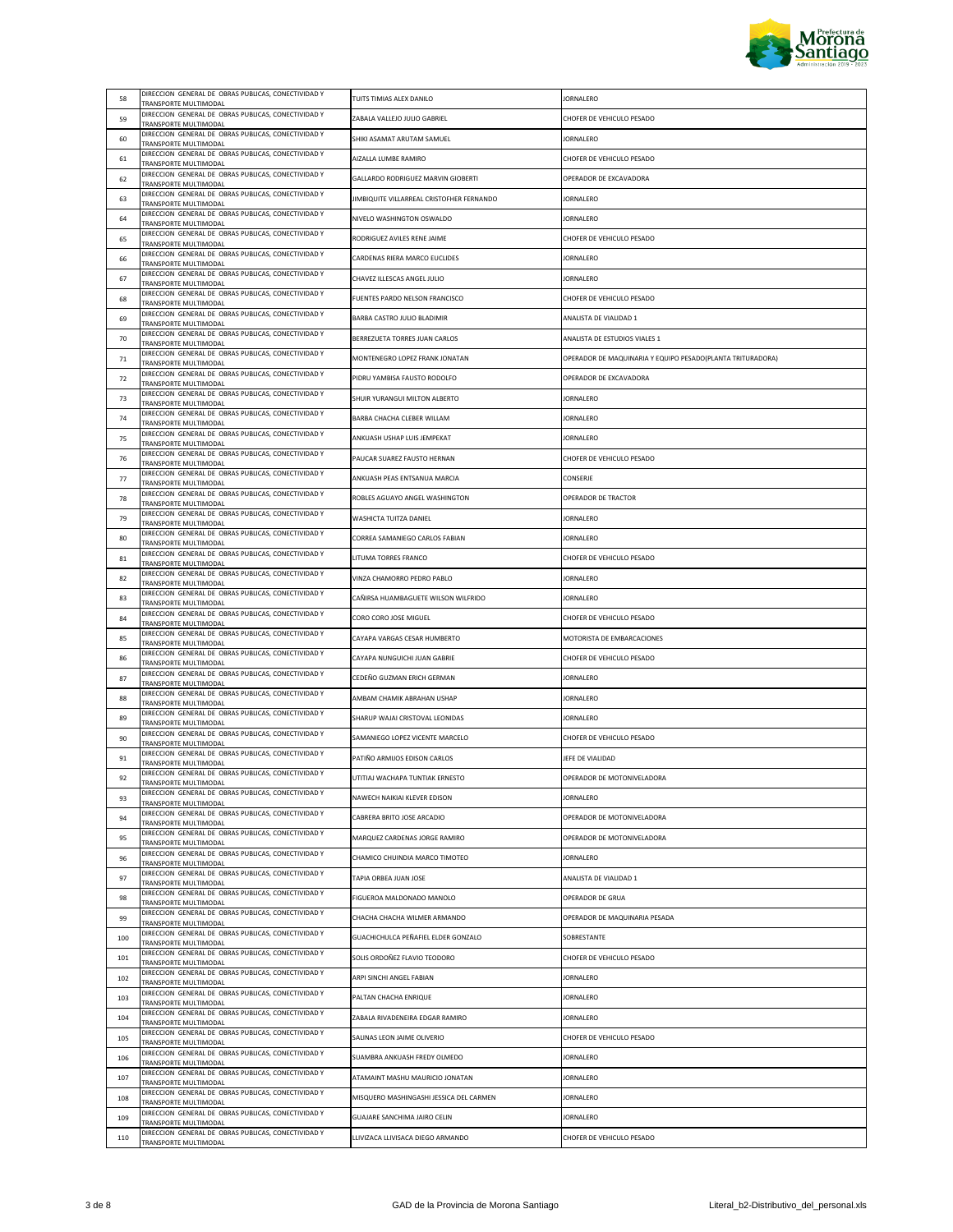

| 111 | DIRECCION GENERAL DE OBRAS PUBLICAS, CONECTIVIDAD Y                                 |                                           |                                  |
|-----|-------------------------------------------------------------------------------------|-------------------------------------------|----------------------------------|
|     | TRANSPORTE MULTIMODAL<br>DIRECCION GENERAL DE OBRAS PUBLICAS, CONECTIVIDAD Y        | TORRES MOLINA JULIO ADAN                  | JORNALERO                        |
| 112 | TRANSPORTE MULTIMODAL                                                               | TAPIA RAMON JUAN CARLOS                   | <b>JORNALERO</b>                 |
| 113 | DIRECCION GENERAL DE OBRAS PUBLICAS, CONECTIVIDAD Y<br>TRANSPORTE MULTIMODAL        | CHIRIAP KANUS MONICA ISABELA              | <b>JORNALERO</b>                 |
| 114 | DIRECCION GENERAL DE OBRAS PUBLICAS, CONECTIVIDAD Y<br>TRANSPORTE MULTIMODAL        | PITIUR WACHAPA IVAN FLOR                  | <b>JORNALERO</b>                 |
| 115 | DIRECCION GENERAL DE OBRAS PUBLICAS, CONECTIVIDAD Y<br>TRANSPORTE MULTIMODAL        | KASENT IJISAM NANKI FRANCIS               | JORNALERO                        |
| 116 | DIRECCION GENERAL DE OBRAS PUBLICAS, CONECTIVIDAD Y<br>TRANSPORTE MULTIMODAL        | TIGRE GOMEZ DIEGO ARMANDO                 | ANALISTA DE VIALIDAD 1           |
| 117 | DIRECCION GENERAL DE OBRAS PUBLICAS, CONECTIVIDAD Y<br>TRANSPORTE MULTIMODAL        | PIDRU PUENCHERA MARIO LEODAN              | OPERADOR DE MAQ. Y EQUIPO PESA   |
| 118 | DIRECCION GENERAL DE OBRAS PUBLICAS, CONECTIVIDAD Y                                 | JARAMILLO CHIRIBOGA CESAR FREDI           | CHOFER DE VEHICULO PESADO        |
| 119 | TRANSPORTE MULTIMODAL<br>DIRECCION GENERAL DE OBRAS PUBLICAS, CONECTIVIDAD Y        | WAMPUTSAR TIWI NAWECH MIGUEL              | <b>JORNALERO</b>                 |
|     | TRANSPORTE MULTIMODAL<br>DIRECCION GENERAL DE OBRAS PUBLICAS, CONECTIVIDAD Y        | JIMPIKIT NANTIP CLAUDIO CRISTIAN          | CHOFER DE VEHICULO PESADO        |
| 120 | TRANSPORTE MULTIMODAL<br>DIRECCION GENERAL DE OBRAS PUBLICAS, CONECTIVIDAD Y        | SANDU JEMPE MANUEL                        | ALBAÑIL                          |
| 121 | TRANSPORTE MULTIMODAL<br>DIRECCION GENERAL DE OBRAS PUBLICAS, CONECTIVIDAD Y        |                                           |                                  |
| 122 | TRANSPORTE MULTIMODAL<br>DIRECCION GENERAL DE OBRAS PUBLICAS, CONECTIVIDAD Y        | KAJEKAI AMPAM ANKUASH RAMIRO              | OPERADOR DE RETROEXCAVADORA      |
| 123 | TRANSPORTE MULTIMODAL<br>DIRECCION GENERAL DE OBRAS PUBLICAS, CONECTIVIDAD Y        | DELGADO ATIENCIA LUIS CARLOS              | <b>JORNALERO</b>                 |
| 124 | TRANSPORTE MULTIMODAL                                                               | CHUMPI PUJUPAT SIRO FRANCISCO             | SOBRESTANTE                      |
| 125 | DIRECCION GENERAL DE OBRAS PUBLICAS, CONECTIVIDAD Y<br>TRANSPORTE MULTIMODAL        | SAANT CHAYUQUI HILARIO AMADEO             | <b>JORNALERO</b>                 |
| 126 | DIRECCION GENERAL DE OBRAS PUBLICAS, CONECTIVIDAD Y<br>TRANSPORTE MULTIMODAL        | SHAKAI JAUP AYUMPUM OLGER                 | SOBRESTANTE                      |
| 127 | DIRECCION GENERAL DE OBRAS PUBLICAS, CONECTIVIDAD Y<br>TRANSPORTE MULTIMODAL        | MARTINEZ CHAMIK MAURO YURANK              | CHOFER DE VEHICULO PESADO        |
| 128 | DIRECCION GENERAL DE OBRAS PUBLICAS, CONECTIVIDAD Y<br>TRANSPORTE MULTIMODAL        | AREVALO AREVALO SEGUNDO AGUSTIN           | OPERADOR DE TRACTOR              |
| 129 | DIRECCION GENERAL DE OBRAS PUBLICAS, CONECTIVIDAD Y<br>TRANSPORTE MULTIMODAL        | TIGRE URGILES VICTOR MAURICIO             | CHOFER DE VEHICULO PESADO        |
| 130 | DIRECCION GENERAL DE OBRAS PUBLICAS, CONECTIVIDAD Y<br>TRANSPORTE MULTIMODAL        | ZHUNAULA AULESTIA ARGENIS YAMEL           | JORNALERO                        |
| 131 | DIRECCION GENERAL DE OBRAS PUBLICAS, CONECTIVIDAD Y<br><b>FRANSPORTE MULTIMODAL</b> | BARRETO OTAVALO ALCIDES JHON              | JORNALERO                        |
| 132 | DIRECCION GENERAL DE OBRAS PUBLICAS, CONECTIVIDAD Y                                 | WAMPASH SURIK ANDRES ABELINO              | <b>JORNALERO</b>                 |
| 133 | TRANSPORTE MULTIMODAL<br>DIRECCION GENERAL DE OBRAS PUBLICAS, CONECTIVIDAD Y        | CHACHA CHUCAY MARIO PATRICIO              | OPERADOR DE TRACTOR DE ORUGAS    |
| 134 | TRANSPORTE MULTIMODAL<br>DIRECCION GENERAL DE OBRAS PUBLICAS, CONECTIVIDAD Y        | KAYAP NAJAMTAI KUNKI LEOPOLDO             | <b>JORNALERO</b>                 |
|     | TRANSPORTE MULTIMODAL<br>DIRECCION GENERAL DE OBRAS PUBLICAS, CONECTIVIDAD Y        |                                           |                                  |
| 135 | TRANSPORTE MULTIMODAL<br>DIRECCION GENERAL DE OBRAS PUBLICAS, CONECTIVIDAD Y        | PILCO PILCO JOSE MARIA                    | OPERADOR DE RODILLO              |
| 136 | TRANSPORTE MULTIMODAL<br>DIRECCION GENERAL DE OBRAS PUBLICAS, CONECTIVIDAD Y        | GARCIA RIVADENEIRA JULIO DANIEL           | PERFILERO                        |
| 137 | TRANSPORTE MULTIMODAL<br>DIRECCION GENERAL DE OBRAS PUBLICAS, CONECTIVIDAD Y        | IÑIGUEZ CABRERA ROBER PATRICIO            | CHOFER DE VEHICULO PESADO        |
| 138 | TRANSPORTE MULTIMODAL                                                               | JARAMILLO RIVADENEIRA ALEJANDRO SEBASTIAN | <b>JORNALERO</b>                 |
| 139 | DIRECCION GENERAL DE OBRAS PUBLICAS, CONECTIVIDAD Y<br>TRANSPORTE MULTIMODAL        | CASCO PUSAY JOSE ARSENIO                  | OPERADOR DE EXCAVADORA           |
| 140 | DIRECCION GENERAL DE OBRAS PUBLICAS, CONECTIVIDAD Y<br>TRANSPORTE MULTIMODAL        | CHIRIBOGA GARNICA EDWIN ELIAS             | CHOFER DE VEHICULO PESADO        |
| 141 | DIRECCION GENERAL DE OBRAS PUBLICAS, CONECTIVIDAD Y<br>TRANSPORTE MULTIMODAL        | BARRETO OTAVALO JUAN JOSE                 | OPERADOR DE EXCAVADORA           |
| 142 | DIRECCION GENERAL DE OBRAS PUBLICAS, CONECTIVIDAD Y<br>TRANSPORTE MULTIMODAL        | MEDINA CAIVINAGUA EDISON JAVIER           | CHOFER DE VEHICULO PESADO        |
| 143 | DIRECCION GENERAL DE OBRAS PUBLICAS, CONECTIVIDAD Y<br>TRANSPORTE MULTIMODAL        | FRIAS LOJA EFRAIN FLORENCIO               | JORNALERO                        |
| 144 | DIRECCION GENERAL DE OBRAS PUBLICAS, CONECTIVIDAD Y<br>TRANSPORTE MULTIMODAL        | CUEVA DAVILA JAIME MARCELO                | CHOFER DE VEHICULO PESADO        |
| 145 | DIRECCION GENERAL DE OBRAS PUBLICAS, CONECTIVIDAD Y<br>TRANSPORTE MULTIMODAL        | CABRERA CHACHA NELSON ARMANDO             | CADENERO                         |
| 146 | DIRECCION GENERAL DE OBRAS PUBLICAS, CONECTIVIDAD Y<br>TRANSPORTE MULTIMODAL        | MAAM SUAMAR WILSON IVAN                   | <b>JORNALERO</b>                 |
| 147 | DIRECCION GENERAL DE OBRAS PUBLICAS, CONECTIVIDAD Y<br>TRANSPORTE MULTIMODAL        | CAMBIZACA MORA SEGUNDO GILBERTO           | OPERADOR DE CARGADORA            |
| 148 | DIRECCION GENERAL DE OBRAS PUBLICAS, CONECTIVIDAD Y                                 | ANTUN TIWI EDGAR KANKUA                   | CHOFER DE VEHICULO PESADO        |
| 149 | TRANSPORTE MULTIMODAL<br>DIRECCION GENERAL DE OBRAS PUBLICAS, CONECTIVIDAD Y        | GOMEZ VARGAS RAUL RODRIGO                 | OPERADOR DE RETROEXCAVADORA      |
| 150 | TRANSPORTE MULTIMODAL<br>DIRECCION GENERAL DE OBRAS PUBLICAS, CONECTIVIDAD Y        | JIMBO TELLO CARLOS JOHON                  | CHOFER DE VEHICULO PESADO        |
| 151 | TRANSPORTE MULTIMODAL<br>DIRECCION GENERAL DE OBRAS PUBLICAS, CONECTIVIDAD Y        | ZAMARENO QUIZHPE BOLIVAR EDUARDO          | <b>JORNALERO</b>                 |
|     | TRANSPORTE MULTIMODAL<br>DIRECCION GENERAL DE OBRAS PUBLICAS, CONECTIVIDAD Y        | SHIMPIUKAT PIRUCH EFRAIN LUDOVICO         | <b>JORNALERO</b>                 |
| 152 | TRANSPORTE MULTIMODAL<br>DIRECCION GENERAL DE OBRAS PUBLICAS, CONECTIVIDAD Y        |                                           |                                  |
| 153 | <b>FRANSPORTE MULTIMODAL</b><br>DIRECCION GENERAL DE OBRAS PUBLICAS, CONECTIVIDAD Y | PIDRU MAMATU MARIA PASCUALINA             | SOBRESTANTE                      |
| 154 | TRANSPORTE MULTIMODAL<br>DIRECCION GENERAL DE OBRAS PUBLICAS, CONECTIVIDAD Y        | VINZA CHIMBOLEMA MELIZA JOHANA            | <b>JORNALERO</b>                 |
| 155 | TRANSPORTE MULTIMODAL                                                               | ZABALA GUTIERREZ CLEVER OSWALDO           | CHOFER DE VEHICULO PESADO        |
| 156 | DIRECCION GENERAL DE OBRAS PUBLICAS, CONECTIVIDAD Y<br>TRANSPORTE MULTIMODAL        | WACHAPA SANCHIM BYRON ALCIVAR             | OPERADOR DE MOTONIVELADORA       |
| 157 | DIRECCION GENERAL DE OBRAS PUBLICAS, CONECTIVIDAD Y<br>TRANSPORTE MULTIMODAL        | KASENT TUKUP USHAP WALTER                 | GUARDIAN/GUARDIAN ADMINISTRATIVO |
| 158 | DIRECCION GENERAL DE OBRAS PUBLICAS, CONECTIVIDAD Y<br>TRANSPORTE MULTIMODAL        | KAJEKAI WAMPUTSAR PEDRO GABRIEL           | JORNALERO                        |
| 159 | DIRECCION GENERAL DE OBRAS PUBLICAS, CONECTIVIDAD Y<br>TRANSPORTE MULTIMODAL        | CHIMBOLEMA CHACHA LUIS ANTONIO            | OPERADOR DE TRACTOR              |
| 160 | DIRECCION GENERAL DE OBRAS PUBLICAS, CONECTIVIDAD Y<br><b>FRANSPORTE MULTIMODAL</b> | IJISAM WACHAPA GILBERT GALO               | OPERADOR DE TRACTOR              |
| 161 | DIRECCION GENERAL DE OBRAS PUBLICAS, CONECTIVIDAD Y<br>TRANSPORTE MULTIMODAL        | QUISIRUMBAY VARGAS LUIS ISAIAS            | OPERADOR DE RODILLO              |
| 162 | DIRECCION GENERAL DE OBRAS PUBLICAS, CONECTIVIDAD Y<br>TRANSPORTE MULTIMODAL        | ORTIZ ORTIZ GAVINO FORTUNATO              | CHOFER DE VEHICULO PESADO        |
| 163 | DIRECCION GENERAL DE OBRAS PUBLICAS, CONECTIVIDAD Y                                 | NAHUECHA YANKUR ADAN MARCELO              | JORNALERO                        |
|     | TRANSPORTE MULTIMODAL                                                               |                                           |                                  |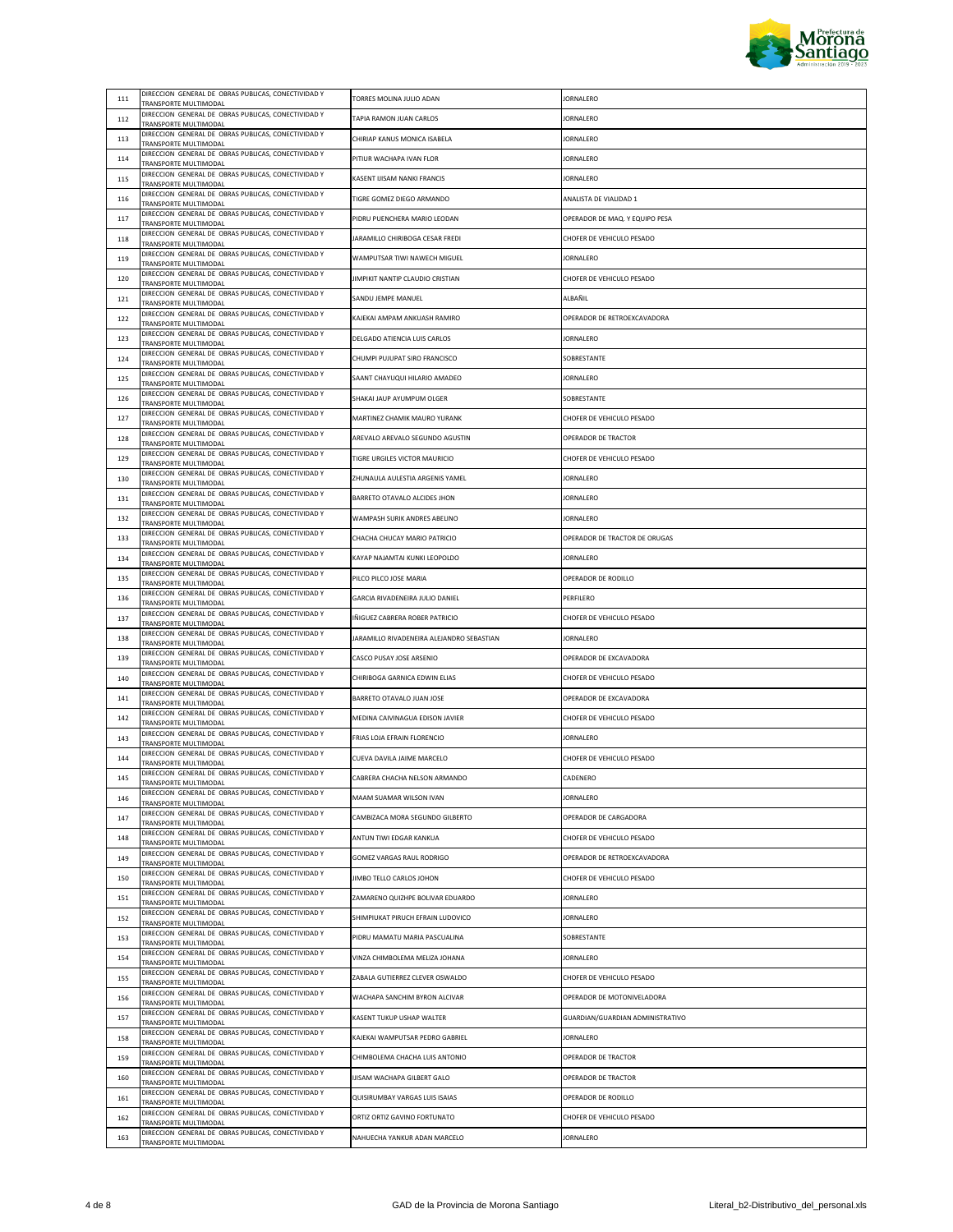

| 164 | DIRECCION GENERAL DE OBRAS PUBLICAS, CONECTIVIDAD Y<br>TRANSPORTE MULTIMODAL        | CORONEL CHICAIZA MANUEL MESIAS           | CHOFER DE VEHICULO PESADO                           |
|-----|-------------------------------------------------------------------------------------|------------------------------------------|-----------------------------------------------------|
| 165 | DIRECCION GENERAL DE OBRAS PUBLICAS, CONECTIVIDAD Y<br>TRANSPORTE MULTIMODAL        | YUMBLA SARMIENTO KAISER NARCISO          | OPERADOR DE RODILLO                                 |
| 166 | DIRECCION GENERAL DE OBRAS PUBLICAS, CONECTIVIDAD Y<br>TRANSPORTE MULTIMODAL        | RIVADENEIRA MANOSALVAS JEFFERSON ALBERTO | OPERADOR DE RODILLO                                 |
| 167 | DIRECCION GENERAL DE OBRAS PUBLICAS, CONECTIVIDAD Y<br>TRANSPORTE MULTIMODAL        | NAWECH ANKUASH JUAN DIEGO                | OPERADOR DE MOTONIVELADORA                          |
| 168 | DIRECCION GENERAL DE OBRAS PUBLICAS, CONECTIVIDAD Y<br>TRANSPORTE MULTIMODAL        | GALLEGOS ACOSTA LUIS TRAJANO             | CHOFER DE VEHICULO PESADO                           |
| 169 | DIRECCION GENERAL DE OBRAS PUBLICAS, CONECTIVIDAD Y<br>TRANSPORTE MULTIMODAL        | VALVERDE VASCO VIANNEY FAVIAN            | OPERADOR DE MOTONIVELADORA                          |
| 170 | DIRECCION GENERAL DE OBRAS PUBLICAS, CONECTIVIDAD Y<br>TRANSPORTE MULTIMODAL        | ESTRELLA ROLDAN ANDRES FELIPE            | ANALISTA DE VIALIDAD 1                              |
| 171 | DIRECCION GENERAL DE OBRAS PUBLICAS, CONECTIVIDAD Y<br>TRANSPORTE MULTIMODAL        | WACHAPA ETSA IVAN ROBERTO                | CHOFER DE VEHICULO PESADO                           |
| 172 | DIRECCION GENERAL DE OBRAS PUBLICAS, CONECTIVIDAD Y<br>TRANSPORTE MULTIMODAL        | CABRERA LOZANO JOSE MARIA                | CHOFER DE VEHICULO PESADO                           |
| 173 | DIRECCION GENERAL DE OBRAS PUBLICAS, CONECTIVIDAD Y<br>TRANSPORTE MULTIMODAL        | VINTIMILLA SALAS DARIO MANFREDO          | AYUDANTE DE MECANICA EQUIPO Y MAQUINARIA            |
| 174 | DIRECCION GENERAL DE OBRAS PUBLICAS, CONECTIVIDAD Y<br>TRANSPORTE MULTIMODAL        | CASTRO GUZMAN MARIXA ELISABETH           | ASISTENTE ADMINISTRATIVO                            |
| 175 | DIRECCION GENERAL DE OBRAS PUBLICAS, CONECTIVIDAD Y                                 | YAMASQUI ANGAMARCA GALO EDMUNDO          | CHOFER DE VEHICULO PESADO                           |
| 176 | TRANSPORTE MULTIMODAL<br>DIRECCION GENERAL DE OBRAS PUBLICAS, CONECTIVIDAD Y        | LOZANO LOJANO MERCEDES PIEDAD            | <b>JORNALERO</b>                                    |
| 177 | TRANSPORTE MULTIMODAL<br>DIRECCION GENERAL DE OBRAS PUBLICAS, CONECTIVIDAD Y        | UYAGUARI QUILAMBAQUI NELSON RENE         | CHOFER DE VEHICULO PESADO                           |
| 178 | <b>FRANSPORTE MULTIMODAL</b><br>DIRECCION GENERAL DE OBRAS PUBLICAS, CONECTIVIDAD Y | CHACON MOLINA PATRICIO OLIVERIO          | CHOFER DE VEHICULO PESADO                           |
| 179 | TRANSPORTE MULTIMODAL<br>DIRECCION GENERAL DE OBRAS PUBLICAS, CONECTIVIDAD Y        | WAAM UWITIAI PASCUAL DOMINGO             | OPERADOR DE MOTONIVELADORA                          |
| 180 | TRANSPORTE MULTIMODAL<br>DIRECCION GENERAL DE OBRAS PUBLICAS, CONECTIVIDAD Y        | CHACHA PAÑA ANGEL ANIBAL                 | JORNALERO                                           |
| 181 | TRANSPORTE MULTIMODAL<br>DIRECCION GENERAL DE OBRAS PUBLICAS, CONECTIVIDAD Y        | GARZON CALLE IVAN JANUARIO               | CHOFER DE VEHICULO PESADO                           |
| 182 | TRANSPORTE MULTIMODAL<br>DIRECCION GENERAL DE OBRAS PUBLICAS, CONECTIVIDAD Y        | CALLE SAMANIEGO JOSE ELIAZAR             | CHOFER DE VEHICULO PESADO                           |
|     | TRANSPORTE MULTIMODAL<br>DIRECCION GENERAL DE OBRAS PUBLICAS, CONECTIVIDAD Y        | <b>GUAMAN LUIS ALBERTO</b>               | OPERADOR DE MAQUINARIA Y EQUIPO PEADO (TRACK DRILL) |
| 183 | TRANSPORTE MULTIMODAL<br>DIRECCION GENERAL DE OBRAS PUBLICAS, CONECTIVIDAD Y        |                                          |                                                     |
| 184 | TRANSPORTE MULTIMODAL<br>DIRECCION GENERAL DE OBRAS PUBLICAS, CONECTIVIDAD Y        | SICHA RUBIO CARLOS REMIGIO               | OPERADOR DE RETROEXCAVADORA                         |
| 185 | TRANSPORTE MULTIMODAL<br>DIRECCION GENERAL DE OBRAS PUBLICAS, CONECTIVIDAD Y        | CHAMIK KASENT CARLOS TITO                | SOBRESTANTE                                         |
| 186 | TRANSPORTE MULTIMODAL<br>DIRECCION GENERAL DE OBRAS PUBLICAS, CONECTIVIDAD Y        | ALVAREZ CALLE ISAAC ANTONIO              | CHOFER DE VEHICULO PESADO                           |
| 187 | TRANSPORTE MULTIMODAL<br>DIRECCION GENERAL DE OBRAS PUBLICAS, CONECTIVIDAD Y        | MOSCOSO TIXE EDISON ALEJANDRO            | OPERADOR DE EXCAVADORA                              |
| 188 | TRANSPORTE MULTIMODAL<br>DIRECCION GENERAL DE OBRAS PUBLICAS, CONECTIVIDAD Y        | AYUY TIBI EVER JOSE                      | SOBRESTANTE                                         |
| 189 | TRANSPORTE MULTIMODAL<br>DIRECCION GENERAL DE OBRAS PUBLICAS, CONECTIVIDAD Y        | BLANDIN AREVALO EDWIN FERNANDO           | ANALISTA DE ESTUDIOS VIALES 1                       |
| 190 | TRANSPORTE MULTIMODAL<br>DIRECCION GENERAL DE OBRAS PUBLICAS, CONECTIVIDAD Y        | GUADALUPE GUEVARA LUIS ALFONSO           | OPERADOR DE MAQUINARIA O EQUIP                      |
| 191 | TRANSPORTE MULTIMODAL                                                               | MERINO CARVAJAL PEDRO PABLO              | OPERADOR DE TRACTOR                                 |
| 192 | DIRECCION GENERAL DE OBRAS PUBLICAS, CONECTIVIDAD Y<br>TRANSPORTE MULTIMODAL        | TSERE UNKUM INCHI LETICIA                | <b>JORNALERO</b>                                    |
| 193 | DIRECCION GENERAL DE OBRAS PUBLICAS, CONECTIVIDAD Y<br>TRANSPORTE MULTIMODAL        | MUÑOZ HIDALGO EDWIN ROLANDO              | OPERADOR DE EXCAVADORA                              |
| 194 | DIRECCION GENERAL DE OBRAS PUBLICAS, CONECTIVIDAD Y<br>TRANSPORTE MULTIMODAL        | RIOFRIO ROMERO HECTOR ENRIQUE            | CHOFER DE VEHICULO PESADO                           |
| 195 | DIRECCION GENERAL DE OBRAS PUBLICAS, CONECTIVIDAD Y<br>TRANSPORTE MULTIMODAL        | VINZA VINZA MARCO GUILLERMO              | OPERADOR DE EXCAVADORA                              |
| 196 | DIRECCION GENERAL DE OBRAS PUBLICAS, CONECTIVIDAD Y<br>TRANSPORTE MULTIMODAL        | CAIN YAGUARSHUNGO JOSE VICTOR            | JORNALERO                                           |
| 197 | DIRECCION GENERAL DE OBRAS PUBLICAS, CONECTIVIDAD Y<br>TRANSPORTE MULTIMODAL        | TSENKUSH NARANKAS TANIA PRISCILA         | <b>JORNALERO</b>                                    |
| 198 | DIRECCION GENERAL DE OBRAS PUBLICAS, CONECTIVIDAD Y<br><b>FRANSPORTE MULTIMODAL</b> | DIAZ CHUQUIRIMA JORGE VICENTE            | TOPOGRAFO-                                          |
| 199 | DIRECCION GENERAL DE OBRAS PUBLICAS, CONECTIVIDAD Y<br>TRANSPORTE MULTIMODAL        | MONTENEGRO JARAMILLO AUGUSTO GABINO      | OPERADOR DE CARGADORA                               |
| 200 | DIRECCION GENERAL DE OBRAS PUBLICAS, CONECTIVIDAD Y<br>TRANSPORTE MULTIMODAL        | GUTIERREZ RODRIGUEZ DARWIN MARCELO       | CHOFER DE VEHICULO PESADO                           |
| 201 | DIRECCION GENERAL DE OBRAS PUBLICAS, CONECTIVIDAD Y<br>TRANSPORTE MULTIMODAL        | TIVI PUJUPATA DOMINGO                    | <b>JORNALERO</b>                                    |
| 202 | DIRECCION GENERAL DE OBRAS PUBLICAS, CONECTIVIDAD Y<br>TRANSPORTE MULTIMODAL        | BARBA CHACHA SENON RODRIGO               | CADENERO                                            |
| 203 | DIRECCION GENERAL DE OBRAS PUBLICAS, CONECTIVIDAD Y<br>TRANSPORTE MULTIMODAL        | VINZA ARTIAGA EDWIN ELADIO               | OPERADOR DE EXCAVADORA                              |
| 204 | DIRECCION GENERAL DE OBRAS PUBLICAS, CONECTIVIDAD Y<br>TRANSPORTE MULTIMODAL        | NUSIRQUIA NARANZA GUILLERMO CHUMPI       | OPERADOR DE EXCAVADORA                              |
| 205 | DIRECCION GENERAL DE OBRAS PUBLICAS, CONECTIVIDAD Y<br><b>FRANSPORTE MULTIMODAL</b> | CAICER NAYAPE RAUL LEOPOLDO              | JORNALERO                                           |
| 206 | DIRECCION GENERAL DE OBRAS PUBLICAS, CONECTIVIDAD Y<br><b>FRANSPORTE MULTIMODAL</b> | ASTUDILLO LANDI JOSE ROSENDO             | <b>JORNALERO</b>                                    |
| 207 | DIRECCION GENERAL DE OBRAS PUBLICAS, CONECTIVIDAD Y<br>TRANSPORTE MULTIMODAL        | AMBOYA MENDEZ HENRY GEOVANNY             | CHOFER DE VEHICULO PESADO                           |
| 208 | DIRECCION GENERAL DE OBRAS PUBLICAS, CONECTIVIDAD Y                                 | MANKASH PAPUE SANTIAK CELESTINO          | CARPINTFRO                                          |
| 209 | TRANSPORTE MULTIMODAL<br>DIRECCION GENERAL DE OBRAS PUBLICAS, CONECTIVIDAD Y        | PINARGOTE MENDOZA YUBER FERNANDO         | OPERADOR DE AUTO TREN TRAILER                       |
| 210 | TRANSPORTE MULTIMODAL<br>DIRECCION GENERAL DE OBRAS PUBLICAS, CONECTIVIDAD Y        | CHAMORRO CHACHA GENRY OMAR               | OPERADOR DE RODILLO                                 |
| 211 | TRANSPORTE MULTIMODAL<br>DIRECCION GENERAL DE OBRAS PUBLICAS, CONECTIVIDAD Y        | CABRERA JARA MIGUEL ANGEL                | <b>JORNALERO</b>                                    |
| 212 | TRANSPORTE MULTIMODAL<br>DIRECCION GENERAL DE OBRAS PUBLICAS, CONECTIVIDAD Y        | ASTUDILLO CORDOVA ANGEL DANIEL           | ANALISTA DE VIALIDAD 2                              |
| 213 | <b>FRANSPORTE MULTIMODAL</b><br>DIRECCION GENERAL DE OBRAS PUBLICAS, CONECTIVIDAD Y | BUENO TENESACA JOSE ABEL                 | OPERADOR DE CARGADORA                               |
| 214 | <b>FRANSPORTE MULTIMODAL</b><br>DIRECCION GENERAL DE OBRAS PUBLICAS, CONECTIVIDAD Y | CALLE WELLINTON GUILLERMO                | CHOFER DE VEHICULO PESADO                           |
| 215 | TRANSPORTE MULTIMODAL<br>DIRECCION GENERAL DE OBRAS PUBLICAS, CONECTIVIDAD Y        | WARUSHA CARMELINA MIGUEL ANGEL           | <b>JORNALERO</b>                                    |
| 216 | TRANSPORTE MULTIMODAL<br>DIRECCION GENERAL DE OBRAS PUBLICAS, CONECTIVIDAD Y        | CARDENAS VERA WILSON GEOVANNY            | CHOFER DE VEHICULO PESADO                           |
|     | TRANSPORTE MULTIMODAL                                                               |                                          |                                                     |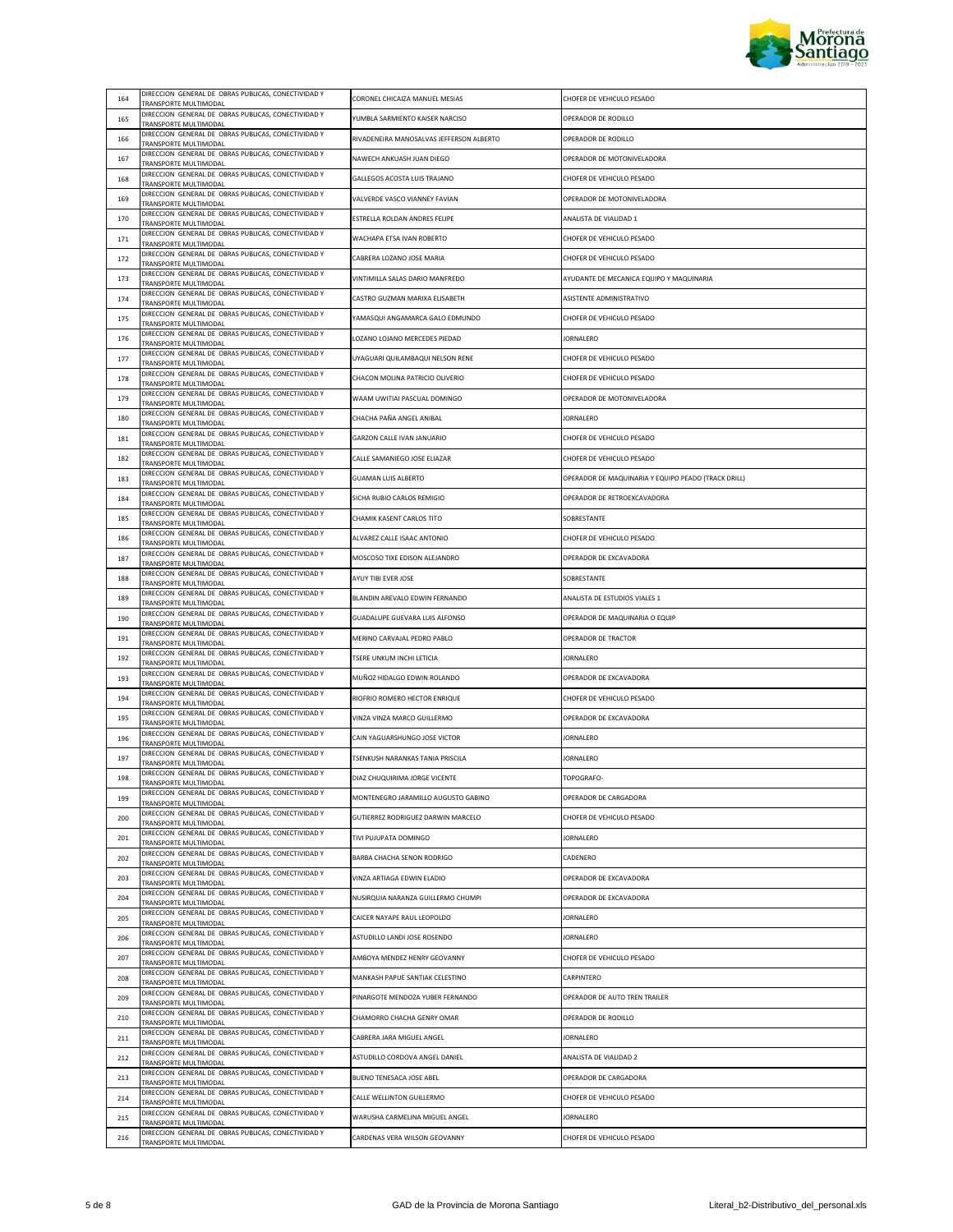

|     | DIRECCION GENERAL DE OBRAS PUBLICAS, CONECTIVIDAD Y                                  |                                                                  |                                                         |
|-----|--------------------------------------------------------------------------------------|------------------------------------------------------------------|---------------------------------------------------------|
| 217 | TRANSPORTE MULTIMODAL<br>DIRECCION GENERAL DE OBRAS PUBLICAS, CONECTIVIDAD Y         | BRAVO CORONEL LILIAN CARMITA                                     | AUXILIAR DE ARCHIVO                                     |
| 218 | TRANSPORTE MULTIMODAL                                                                | OCHOA RAMON PATRICIO SEVERO                                      | OPERADOR DE TANQUERO DISTRIBUI                          |
| 219 | DIRECCION GENERAL DE OBRAS PUBLICAS, CONECTIVIDAD Y<br>TRANSPORTE MULTIMODAL         | DELGADO ARIAS MILTON MOISES                                      | CHOFER DE VEHICULO PESADO                               |
| 220 | DIRECCION GENERAL DE OBRAS PUBLICAS, CONECTIVIDAD Y<br>TRANSPORTE MULTIMODAL         | PINZA CHAMBA MARCO ANTONIO                                       | OPERADOR DE TRACTOR                                     |
| 221 | DIRECCION GENERAL DE OBRAS PUBLICAS, CONECTIVIDAD Y<br>TRANSPORTE MULTIMODAL         | YUMICEBA TIERRA WILSON HERNAN                                    | <b>JORNALERO</b>                                        |
| 222 | DIRECCION GENERAL DE OBRAS PUBLICAS, CONECTIVIDAD Y<br>TRANSPORTE MULTIMODAL         | AJUNANCHI AJUNANCHI GREGORIO DIONICIO                            | OPERADOR DE TRACTOR                                     |
| 223 | DIRECCION GENERAL DE OBRAS PUBLICAS, CONECTIVIDAD Y<br>TRANSPORTE MULTIMODAL         | CHARVET ALARCON LUIS ALEX                                        | <b>JORNALERO</b>                                        |
| 224 | DIRECCION GENERAL DE OBRAS PUBLICAS, CONECTIVIDAD Y<br>TRANSPORTE MULTIMODAL         | UNKUCH KUJA JUAN CARLOS                                          | CHOFER DE VEHICULO PESADO                               |
| 225 | DIRECCION GENERAL DE OBRAS PUBLICAS, CONECTIVIDAD Y<br>TRANSPORTE MULTIMODAL         | SHAGUI AGUAYO CRISTIAN JAVIER                                    | OPERADOR DE CARGADORA                                   |
| 226 | DIRECCION GENERAL DE OBRAS PUBLICAS, CONECTIVIDAD Y<br>TRANSPORTE MULTIMODAL         | MARIN RODRIGUEZ CARLOS ANDRES                                    | CHOFER DE VEHICULO PESADO                               |
| 227 | DIRECCION GENERAL DE OBRAS PUBLICAS, CONECTIVIDAD Y<br>TRANSPORTE MULTIMODAL         | ESPINOZA CORONEL DIEGO SANTIAGO                                  | OPERADOR DE RODILLO                                     |
| 228 | DIRECCION GENERAL DE OBRAS PUBLICAS, CONECTIVIDAD Y<br>TRANSPORTE MULTIMODAL         | JARAMILLO AGUAYO JORGE GONZALO                                   | <b>JORNALERO</b>                                        |
| 229 | DIRECCION GENERAL DE OBRAS PUBLICAS, CONECTIVIDAD Y<br>TRANSPORTE MULTIMODAL         | SINCHI BRITO TANIA GABRIELA                                      | ANALISTA DE VIALIDAD 1                                  |
| 230 | DIRECCION GENERAL DE OBRAS PUBLICAS, CONECTIVIDAD Y                                  | TORRES LOPEZ LUIS ENRIQUE                                        | CHOFER DE VEHICULO PESADO                               |
| 231 | TRANSPORTE MULTIMODAL<br>DIRECCION GENERAL DE OBRAS PUBLICAS, CONECTIVIDAD Y         | ORDOÑEZ QUEZADA CRISTIAN XAVIER                                  | OPERADOR DE RODILLO                                     |
| 232 | TRANSPORTE MULTIMODAL<br>DIRECCION GENERAL DE OBRAS PUBLICAS, CONECTIVIDAD Y         | SHAKAI TUNKI RAMON RAFAEL                                        | SOBRESTANTE                                             |
| 233 | TRANSPORTE MULTIMODAL<br>DIRECCION GENERAL DE OBRAS PUBLICAS, CONECTIVIDAD Y         | REVELO RAIGOZA XAVIER FRANCISCO                                  | OPERADOR DE TRACTOR                                     |
| 234 | TRANSPORTE MULTIMODAL<br>DIRECCION GENERAL DE OBRAS PUBLICAS, CONECTIVIDAD Y         | WAMBANGTI CHIRIAP SURITIAK ROSY                                  | JORNALERO                                               |
| 235 | TRANSPORTE MULTIMODAL<br>DIRECCION GENERAL DE OBRAS PUBLICAS, CONECTIVIDAD Y         | SAANT JIMPIKIT PITER                                             | OPERADOR DE EXCAVADORA                                  |
| 236 | TRANSPORTE MULTIMODAL<br>DIRECCION GENERAL DE OBRAS PUBLICAS, CONECTIVIDAD Y         | CAMPOVERDE CASTILLO SEGUNDO EDIXON                               | CHOFER DE VEHICULO PESADO                               |
|     | TRANSPORTE MULTIMODAL<br>DIRECCION GENERAL DE OBRAS PUBLICAS, CONECTIVIDAD Y         |                                                                  | OPERADOR DE RODILLO                                     |
| 237 | TRANSPORTE MULTIMODAL<br>DIRECCION GENERAL DE OBRAS PUBLICAS, CONECTIVIDAD Y         | ANKUASH CHIRIAP RAUL CLEMENTE<br>VIVAR CAMPOVERDE CARLOS EDUARDO |                                                         |
| 238 | TRANSPORTE MULTIMODAL<br>DIRECCION GENERAL DE OBRAS PUBLICAS, CONECTIVIDAD Y         |                                                                  | CHOFER DE VEHICULO PESADO                               |
| 239 | TRANSPORTE MULTIMODAL<br>DIRECCION GENERAL DE OBRAS PUBLICAS, CONECTIVIDAD Y         | ENCALADA PEREZ LUIS REMIGIO                                      | CHOFER DE VEHICULO PESADO                               |
| 240 | TRANSPORTE MULTIMODAL<br>DIRECCION GENERAL DE OBRAS PUBLICAS, CONECTIVIDAD Y         | CHAVEZ CASCO LUIS GERARDO                                        | OPERADOR DE AUTO TREN TRAILER                           |
| 241 | TRANSPORTE MULTIMODAL<br>DIRECCION GENERAL DE OBRAS PUBLICAS, CONECTIVIDAD Y         | RAMOS GUTIERREZ LUIS ALBERTO                                     | CHOFER DE VEHICULO PESADO                               |
| 242 | TRANSPORTE MULTIMODAL<br>DIRECCION GENERAL DE OBRAS PUBLICAS, CONECTIVIDAD Y         | TUITS YAMAINCH MANUEL GREGORIO                                   | <b>JORNALERO</b>                                        |
| 243 | TRANSPORTE MULTIMODAL<br>DIRECCION GENERAL DE OBRAS PUBLICAS, CONECTIVIDAD Y         | MARTINEZ YANGORA HECTOR MARCELINO                                | OPERADOR DE TRACTOR                                     |
| 244 | TRANSPORTE MULTIMODAL                                                                | AMPAM JUANK YESBELI ALEXANDER                                    | <b>JORNALERO</b>                                        |
| 245 | DIRECCION GENERAL DE OBRAS PUBLICAS, CONECTIVIDAD Y<br>TRANSPORTE MULTIMODAL         | NEIRA BELTRAN SIMON BOLIVAR                                      | CHOFER DE VEHICULO PESADO                               |
| 246 | DIRECCION GENERAL DE OBRAS PUBLICAS, CONECTIVIDAD Y<br>TRANSPORTE MULTIMODAL         | CHIRIBOGA BARRERA FERNANDO MARCELO                               | AYUDANTE DE MECANICA                                    |
| 247 | DIRECCION GENERAL DE OBRAS PUBLICAS, CONECTIVIDAD Y<br>TRANSPORTE MULTIMODAL         | ROMERO NARANJO JORGE RAMIRO                                      | ENGRASADOR DE EQUIPO Y/O MAQUINARIA                     |
| 248 | DIRECCION GENERAL DE OBRAS PUBLICAS, CONECTIVIDAD Y<br>TRANSPORTE MULTIMODAL         | JUNCAL JARAMILLO BOLIVAR DANIEL                                  | AYUDANTE DE MECANICA                                    |
| 249 | DIRECCION GENERAL DE OBRAS PUBLICAS, CONECTIVIDAD Y<br>TRANSPORTE MULTIMODAL         | MOROCHO MAYAGUARI ALVARO ISMAEL                                  | INGENIERO MECANICO 2                                    |
| 250 | DIRECCION GENERAL DE OBRAS PUBLICAS, CONECTIVIDAD Y<br>TRANSPORTE MULTIMODAL         | MALDONADO GUZMAN ALODIO OMERO                                    | SOLDADOR ELECTRICO                                      |
| 251 | DIRECCION GENERAL DE OBRAS PUBLICAS, CONECTIVIDAD Y<br><b>TRANSPORTE MILITIMODAL</b> | TIWI KUKUSH LENIN ALFREDO                                        | ENGRASADOR DE EQUIPO Y/O MAQUINARIA                     |
| 252 | DIRECCION GENERAL DE OBRAS PUBLICAS, CONECTIVIDAD Y<br>TRANSPORTE MULTIMODAL         | TUNKI CHUMBIA JOSE OMAR                                          | ENGRASADOR DE EQUIPO Y/O MAQUINARIA                     |
| 253 | DIRECCION GENERAL DE OBRAS PUBLICAS, CONECTIVIDAD Y<br>TRANSPORTE MULTIMODAL         | MASHU TANKAMASH SANI MILTON                                      | AYUDANTE DE MECANICA                                    |
| 254 | DIRECCION GENERAL DE OBRAS PUBLICAS, CONECTIVIDAD Y<br>TRANSPORTE MULTIMODAL         | RODRIGUEZ CALLE FREDI ALBERTO                                    | INGENIERO MECANICO 1                                    |
| 255 | DIRECCION GENERAL DE OBRAS PUBLICAS, CONECTIVIDAD Y<br>TRANSPORTE MULTIMODAL         | TOLEDO COBOS WALTER HOMERO                                       | ENGRASADOR DE EQUIPO Y/O MAQUINARIA                     |
| 256 | DIRECCION GENERAL DE OBRAS PUBLICAS, CONECTIVIDAD Y<br>TRANSPORTE MULTIMODAL         | MOROCHO MOROCHO JORGE LEONARDO                                   | CHOFER DE VEHICULO PESADO                               |
| 257 | DIRECCION GENERAL DE OBRAS PUBLICAS, CONECTIVIDAD Y<br>TRANSPORTE MULTIMODAL         | JIMENEZ DELGADO JORGE JAIME                                      | MECANICO SOLDADOR                                       |
| 258 | DIRECCION GENERAL DE OBRAS PUBLICAS, CONECTIVIDAD Y<br>TRANSPORTE MULTIMODAL         | CHUMAP KUKUSH JAIME RAMON                                        | SOLDADOR                                                |
| 259 | DIRECCION GENERAL DE OBRAS PUBLICAS, CONECTIVIDAD Y<br>TRANSPORTE MULTIMODAL         | PUGLLA ORDOÑEZ HERNAN ORLANDO                                    | SOLDADOR                                                |
| 260 | DIRECCION GENERAL DE OBRAS PUBLICAS, CONECTIVIDAD Y<br>TRANSPORTE MULTIMODAL         | SIMBA CHUQUIMARCA VICTOR MANUEL                                  | MECANICO DE MANTENIMIENTO Y REPARACION DE EQUIPO PESADO |
| 261 | DIRECCION GENERAL DE OBRAS PUBLICAS, CONECTIVIDAD Y<br>TRANSPORTE MULTIMODAL         | NAULA BARBA JILSON BOLIVAR                                       | AYUDANTE DE MECANICA                                    |
| 262 | DIRECCION GENERAL DE OBRAS PUBLICAS, CONECTIVIDAD Y                                  | CALLE RIERA GREIS JANETH                                         | SECRETARIA.                                             |
| 263 | TRANSPORTE MULTIMODAL<br>DIRECCION GENERAL DE OBRAS PUBLICAS, CONECTIVIDAD Y         | TEJEDOR QUEZADA OSWALDO FRANCISCO                                | ENGRASADOR DE EQUIPO Y/O MAQUINARIA                     |
| 264 | TRANSPORTE MULTIMODAL<br>DIRECCION GENERAL DE OBRAS PUBLICAS, CONECTIVIDAD Y         | CASTRO LEON RENE FRANSUA                                         | JEFE DE MECANICA Y MANTENIMIENTO                        |
| 265 | TRANSPORTE MULTIMODAL<br>DIRECCION GENERAL DE OBRAS PUBLICAS, CONECTIVIDAD Y         | MONTAGUANO GUATO JORGE ERNESTO                                   | INGENIERO MECANICO 1                                    |
| 266 | TRANSPORTE MULTIMODAL<br>DIRECCION GENERAL DE OBRAS PUBLICAS, CONECTIVIDAD Y         | KASENT IJISAM NAYAIMP ADONIS                                     | AYUDANTE DE MECANICA                                    |
| 267 | TRANSPORTE MULTIMODAL<br>DIRECCION GENERAL DE OBRAS PUBLICAS, CONECTIVIDAD Y         | JARAMILLO RIVADENEIRA TEOFILO OLIVEROS                           | MECANICO DE MANTENIMIENTO Y REPARACION DE EQUIPO PESADO |
|     | <b>FRANSPORTE MULTIMODAL</b><br>DIRECCION GENERAL DE OBRAS PUBLICAS, CONECTIVIDAD Y  |                                                                  |                                                         |
| 268 | TRANSPORTE MULTIMODAL<br>DIRECCION GENERAL DE OBRAS PUBLICAS, CONECTIVIDAD Y         | CHACHA BORJA DIEGO RAMIRO                                        | TOPOGRAFO-                                              |
| 269 | TRANSPORTE MULTIMODAL                                                                | ALBAN RODRIGUEZ GERMAN EUCLIDES                                  | ANALISTA DE INFRAESTRUCTURA PUBLICA 1                   |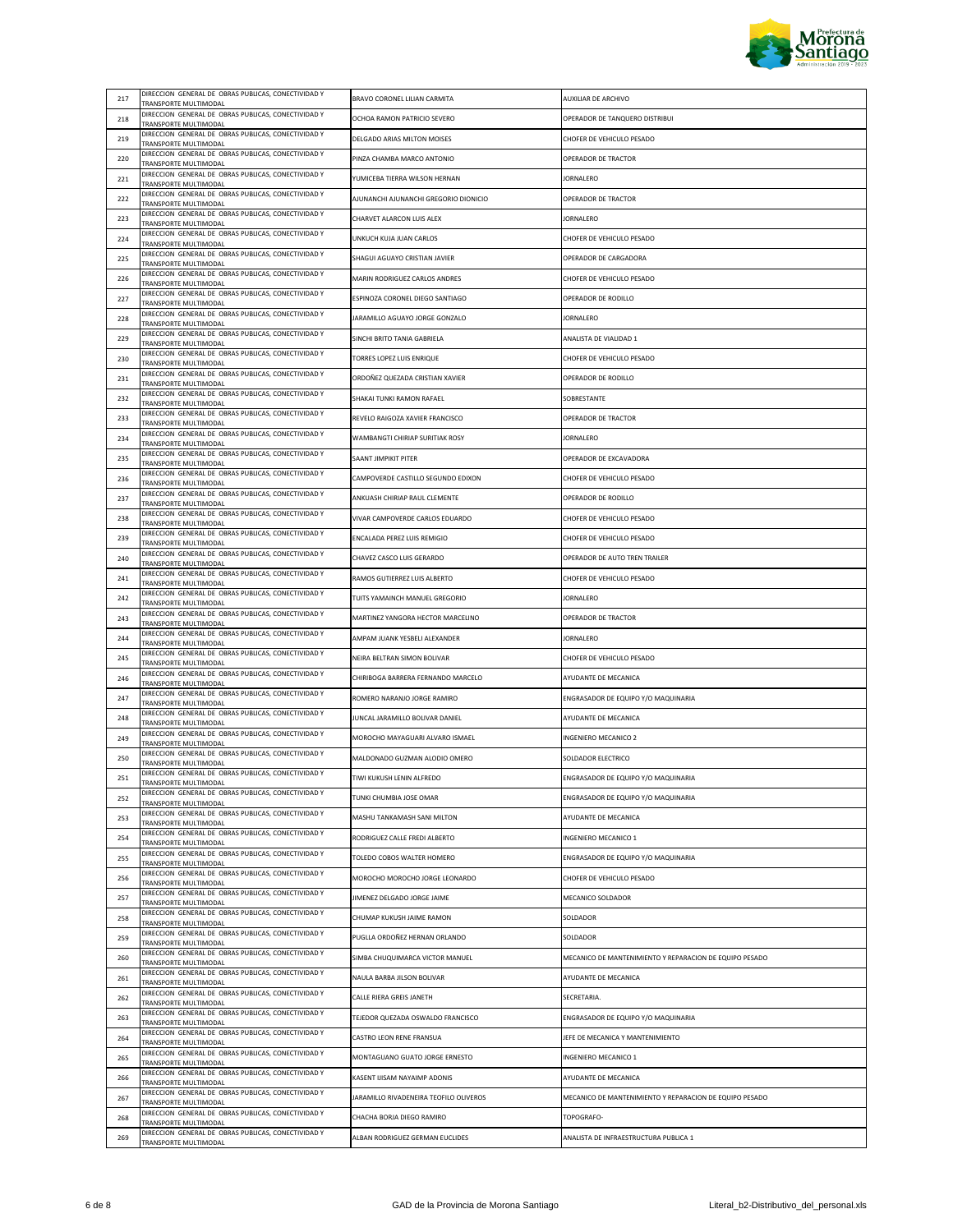

| 270        | DIRECCION GENERAL DE DESARROLLO ECONOMICO Y PRODUCTIVO                                 | VELIN FAREZ PEDRO LUIS                                                | DIRECTOR GENERAL DESARROLLO ECONOMICO Y PRODUCTIVO                             |
|------------|----------------------------------------------------------------------------------------|-----------------------------------------------------------------------|--------------------------------------------------------------------------------|
| 271        | DIRECCION GENERAL DE DESARROLLO ECONOMICO Y PRODUCTIVO                                 | VERA MOLINA DARLING SHESENIA                                          | ANALISTA DE DESARROLLO PRODUCT                                                 |
| 272        | DIRECCION GENERAL DE DESARROLLO ECONOMICO Y PRODUCTIVO                                 | ORTIZ CONTRERAS JONNATHAN IGNACIO                                     | ANALISTA DE DESARROLLO PRODUCT                                                 |
| 273        | DIRECCION GENERAL DE DESARROLLO ECONOMICO Y PRODUCTIVO                                 | MEDINA SHARUPE CARLOS JAVIER                                          | CHOFER DE VEHICULO LIVIANO                                                     |
| 274        | DIRECCION GENERAL DE DESARROLLO ECONOMICO Y PRODUCTIVO                                 | BECERRA RIVADENEIRA CELIA MARISOL                                     | ANALISTA ADMINISTRATIVO                                                        |
| 275        | DIRECCION GENERAL DE DESARROLLO ECONOMICO Y PRODUCTIVO                                 | DURAN SALAZAR FREDY RODRIGO                                           | CONSERJE                                                                       |
| 276        | DIRECCION GENERAL DE DESARROLLO ECONOMICO Y PRODUCTIVO                                 | WAJAI CHIRIAP MIREYA XIMENA                                           | <b>JORNALERO</b>                                                               |
| 277        | DIRECCION GENERAL DE DESARROLLO ECONOMICO Y PRODUCTIVO                                 | RAIGOZA MARTINEZ ROBINZON FERNANDO                                    | <b>JORNALERO</b>                                                               |
| 278        | DIRECCION GENERAL DE DESARROLLO ECONOMICO Y PRODUCTIVO                                 | PUWAINCHIR SAANT ANTONIO DOMINGO                                      | <b>JORNALERO</b>                                                               |
|            |                                                                                        | MINCHALA SAMANIEGO EDGAR PATRICIO                                     | ANALISTA DE INVESTIGACION Y TRANSFERENCIA DE TECNOLOGIA 2                      |
| 279        | DIRECCION GENERAL DE DESARROLLO ECONOMICO Y PRODUCTIVO                                 |                                                                       |                                                                                |
| 280        | DIRECCION GENERAL DE DESARROLLO ECONOMICO Y PRODUCTIVO                                 | AYUY CHUP MIRIAM JOSEFINA                                             | <b>JORNALERO</b>                                                               |
| 281        | DIRECCION GENERAL DE DESARROLLO ECONOMICO Y PRODUCTIVO                                 | SOLIZ MORAN LUIS WILSON                                               | CHOFER DE VEHICULO PESADO                                                      |
| 282        | DIRECCION GENERAL DE DESARROLLO ECONOMICO Y PRODUCTIVO                                 | NORIEGA MOLINA VICTOR HUGO                                            | <b>JORNALERO</b>                                                               |
| 283        | DIRECCION GENERAL DE DESARROLLO ECONOMICO Y PRODUCTIVO                                 | MINCHALA BUESTAN MIGUEL IVAN                                          | ANALISTA DE INVESTIGACION Y TRANSFERENCIA DE TECNOLOGIA 1                      |
| 284        | DIRECCION GENERAL DE DESARROLLO ECONOMICO Y PRODUCTIVO                                 | TSERE NANKAMAI DARWIN LEONIDAS                                        | ANALISTA DE INDUSTRIAS Y COMERCIALIZACION 1                                    |
| 285        | DIRECCION GENERAL DE DESARROLLO ECONOMICO Y PRODUCTIVO                                 | MORA SOLORZANO CRISTINA MONSERRATH                                    | ANALISTA DE INDUSTRIAS Y COMERCIALIZACION 1                                    |
| 286        | DIRECCION GENERAL DE DESARROLLO ECONOMICO Y PRODUCTIVO                                 | ARCOS MONTESDEOCA JHONATAN ESTEBAN                                    | JEFE DE COMERCIALIZACION, INDUSTRIALIZACIÓN Y EMPRENDIMIENTO                   |
| 287        | DIRECCION GENERAL DE DESARROLLO ECONOMICO Y PRODUCTIVO                                 | RAMOS LUDEÑA LUIS ALBERTO                                             | ANALISTA DE INDUSTRIAS Y COMERCIALIZACION 1                                    |
| 288        | DIRECCION GENERAL DE DESARROLLO ECONOMICO Y PRODUCTIVO                                 | SAANT CORTES RUDY FABIAN                                              | JORNALERO                                                                      |
| 289        | DIRECCION GENERAL DE DESARROLLO ECONOMICO Y PRODUCTIVO                                 | SERRANO ZUÑIGA EDGAR FERNANDO                                         | ANALISTA AGRICOLA 2                                                            |
| 290        | DIRECCION GENERAL DE DESARROLLO ECONOMICO Y PRODUCTIVO                                 | JARAMILLO RIVADENEIRA GERMAN RODRIGO                                  | CHOFER DE VEHICULO PESADO                                                      |
| 291        | DIRECCION GENERAL DE DESARROLLO ECONOMICO Y PRODUCTIVO                                 | FLORES SANCHEZ MARCO IVAN                                             | ANALISTA AGRICOLA 2                                                            |
| 292        | DIRECCION GENERAL DE DESARROLLO ECONOMICO Y PRODUCTIVO                                 | BRITO ILLESCAS BYRON CELESTINO                                        | OPERADOR DE TRACTOR (AGRICOLA)                                                 |
| 293        | DIRECCION GENERAL DE DESARROLLO ECONOMICO Y PRODUCTIVO                                 | ANTUCA RIVADENEIRA ELSA MAGALY                                        | CONSERJE                                                                       |
| 294        | DIRECCION GENERAL DE DESARROLLO ECONOMICO Y PRODUCTIVO                                 | VELASCO VASQUEZ SILVANA JHOSENCA                                      | ANALISTA DE RUTAS TURISTICAS 1                                                 |
| 295        | DIRECCION GENERAL DE DESARROLLO ECONOMICO Y PRODUCTIVO                                 | TANCHIM UJUKAM IKIAM SILVIO                                           | JORNALERO                                                                      |
|            |                                                                                        |                                                                       | <b>JORNALERO</b>                                                               |
| 296        | DIRECCION GENERAL DE DESARROLLO ECONOMICO Y PRODUCTIVO                                 | ANKUASH UNKUCH KUJA JULIO                                             |                                                                                |
| 297        | DIRECCION GENERAL DE DESARROLLO ECONOMICO Y PRODUCTIVO                                 | SUAREZ PACHECO HECTOR ENRIQUE                                         | JEFE DE DESARROLLO TURISTICO                                                   |
| 298        | DIRECCION GENERAL DE DESARROLLO ECONOMICO Y PRODUCTIVO                                 | WASHICTA SOMBRA MONICA ISABEL                                         | PROMOTOR O GUIA TURISTICO                                                      |
| 299        | DIRECCION GENERAL DE DESARROLLO ECONOMICO Y PRODUCTIVO                                 | JARAMILLO CARVAJAL YOLANDA CRUZ                                       | JORNALERO                                                                      |
| 300        | DIRECCION GENERAL DE DESARROLLO ECONOMICO Y PRODUCTIVO                                 | MERINO MENDOZA JEAN CARLO                                             | JORNALERO                                                                      |
| 301        | DIRECCION GENERAL DE DESARROLLO ECONOMICO Y PRODUCTIVO                                 | VELEZ AREVALO TIAMER BRADLEY                                          | JEFE DE DESARROLLO TURISTICO                                                   |
| 302        | DIRECCION GENERAL DE DESARROLLO ECONOMICO Y PRODUCTIVO                                 | TIWI TANKAMASH DIEGO LUCIANO                                          | JORNALERO                                                                      |
| 303        | DIRECCION GENERAL DE DESARROLLO ECONOMICO Y PRODUCTIVO                                 | UJUKAM KAWARIM WASHIKIAT CLAUDI                                       | ANALISTA DE RUTAS TURISTICAS 1                                                 |
| 304        | DIRECCION GENERAL DE DESARROLLO ECONOMICO Y PRODUCTIVO TANCHIM KAYUK TUNTIAK NELSON    |                                                                       | <b>JORNALERO</b>                                                               |
| 305        | DIRECCION GENERAL DE DESARROLLO ECONOMICO Y PRODUCTIVO                                 | ANTUN TIWI YAJANUA CUMANDA                                            | <b>JORNALERO</b>                                                               |
| 306        | DIRECCION GENERAL DE DESARROLLO ECONOMICO Y PRODUCTIVO                                 | BARBA CHACHA JOSE POLIVIO                                             | <b>JORNALERO</b>                                                               |
| 307        | DIRECCION GENERAL DE DESARROLLO ECONOMICO Y PRODUCTIVO                                 | SANCHEZ ZHIMINAYCELA RAUL GERARDO                                     | ANALISTA DE ZONAL PECUARIO 1                                                   |
| 308        | DIRECCION GENERAL DE DESARROLLO ECONOMICO Y PRODUCTIVO                                 | CARVAJAL RIVADENEIRA JHON ALEXANDER                                   | ANALISTA DE ZONAL PECUARIO 1                                                   |
| 309<br>310 | DIRECCION GENERAL DE GESTION ADMINISTRATIVA<br>DIRECCION GENERAL DE FISCALIZACION      |                                                                       |                                                                                |
| 311        | DIRECCION GENERAL DE FISCALIZACION                                                     |                                                                       |                                                                                |
| 312        | DIRECCION GENERAL DE FISCALIZACION                                                     | SALINAS CASTRO MERCY YOLANDA                                          | ANALISTA DE FISCALIZACION 1                                                    |
| 313<br>314 | DIRECCION GENERAL DE FISCALIZACION<br>DIRECCION GENERAL DE FISCALIZACION               | VIZUETE BRITO JUAN CARLOS<br>CEVALLOS NURINZA LUIS ALFREDO            | ANALISTA DE FISCALIZACION 1<br>CADENERO                                        |
| 315        | DIRECCION GENERAL DE FISCALIZACION                                                     | DELGADO LEDESMA PEDRO ENRIQUE                                         | DIRECTOR GENERAL DE FISCALIZAC                                                 |
| 316        | DIRECCION GENERAL DE FISCALIZACION                                                     | JUANK CHAMIKIAR ELIAS NORBERTO                                        | <b>JORNALERO</b>                                                               |
| 317<br>318 | DIRECCION GENERAL DE FISCALIZACION<br>DIRECCION GENERAL DE FISCALIZACION               | JEMPEKAT SHUIR ROSALINA MARIA<br>TAPIA SISALIMA DANIEL ANDRES         | CONSERJE<br>ANALISTA DE FISCALIZACION 1                                        |
| 319        | DIRECCION GENERAL DE FISCALIZACION                                                     | KANIRAS WEEK ERMENEGILDO SHAKAI                                       | ANALISTA DE FISCALIZACION 1                                                    |
| 320        | DIRECCION GENERAL DE FISCALIZACION                                                     | KANIRAS WEEK ERMENEGILDO SHAKAI                                       | ANALISTA DE FISCALIZACION 1                                                    |
| 321        | DIRECCION GENERAL DE FISCALIZACION                                                     | TSAMARAINT MASUINK NELSON MARTIN                                      | JORNALERO                                                                      |
| 322<br>323 | DIRECCION GENERAL DE FISCALIZACION<br>DIRECCION GENERAL DE FISCALIZACION               | MENDOZA MENDIETA CHRISTIAN XAVIER<br>MONTENEGRO GUZMAN LIZARDO ROMULO | CHOFER DE VEHICULO LIVIANO<br>CHOFER DE VEHICULO PESADO                        |
| 324        | DIRECCION GENERAL DE FISCALIZACION                                                     | GIÑIN BUESTAN MARITZA JESENIA                                         | ANALISTA DE FISCALIZACION 1                                                    |
| 325        | DIRECCION GENERAL DE FISCALIZACION                                                     | LOPEZ VERA ESTER CUMANDA                                              | ANALISTA ADMINISTRATIVO                                                        |
| 326        | DIRECCION GENERAL DE FISCALIZACION<br>DIRECCION GENERAL DE GESTION AMBIENTAL Y CUENCAS | RODRIGUEZ ORTIZ HENRY AMADIS                                          | ANALISTA DE FISCALIZACION 1                                                    |
| 327        | HIDROGRAFICAS<br>DIRECCION GENERAL DE GESTION AMBIENTAL Y CUENCAS                      | JIMPIKIT KUJA AGUSTIN PATRICIO                                        | DIRECTOR GENERAL DE GESTION AMBIENTAL Y CUENCAS HIDROGRAFICAS, RIEGO Y DRENAJE |
| 328        | HIDROGRAFICAS<br>DIRECCION GENERAL DE GESTION AMBIENTAL Y CUENCAS                      | JARAMILLO SALAZAR ANGELITA DEL CARMEN                                 | ANALISTA ADMINISTRATIVO                                                        |
| 329        | <b>HIDROGRAFICAS</b>                                                                   | LOZANO LOJANO JUAN PABLO                                              | ANALISTA AMBIENTAL 1                                                           |
| 330        | DIRECCION GENERAL DE GESTION AMBIENTAL Y CUENCAS<br>HIDROGRAFICAS                      | JERVES ZAMBRANO CARLOS ANDRES                                         | ANALISTA AMBIENTAL 1                                                           |